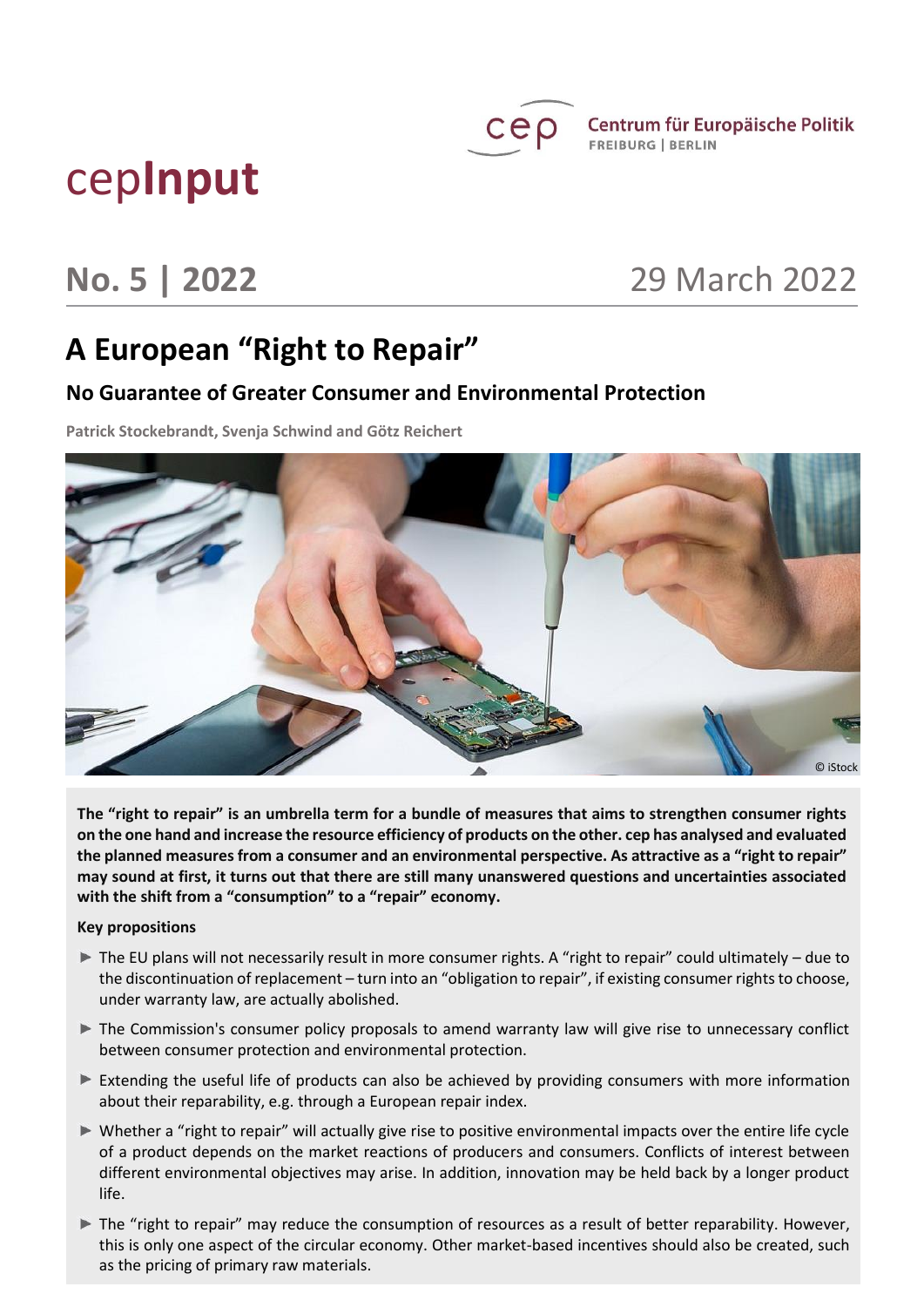# **Table of Contents**

| $\mathbf{1}$ |     |       |         |                                                                                 |  |
|--------------|-----|-------|---------|---------------------------------------------------------------------------------|--|
| $\mathbf{2}$ |     |       |         |                                                                                 |  |
|              | 2.1 |       |         |                                                                                 |  |
|              | 2.2 |       |         |                                                                                 |  |
|              |     | 2.2.1 |         |                                                                                 |  |
|              |     | 2.2.2 |         | Option 2: Longer Warranty Period & Free Choice for Consumers 6                  |  |
|              |     | 2.2.3 |         | Option 3: Conditional Preference for Repair & Obligation to Offer Repair  6     |  |
|              |     | 2.2.4 |         | Option 4: No Free Choice for Consumers & Obligation to Repair Free of Charge  6 |  |
|              |     | 2.2.5 |         |                                                                                 |  |
|              |     | 2.2.6 |         |                                                                                 |  |
|              | 2.3 |       |         |                                                                                 |  |
|              | 2.4 |       |         |                                                                                 |  |
| 3            |     |       |         |                                                                                 |  |
|              | 3.1 |       |         |                                                                                 |  |
|              |     | 3.1.1 |         |                                                                                 |  |
|              |     | 3.1.2 |         |                                                                                 |  |
|              |     |       | 3.1.2.1 | Ecodesign Directive: Regulatory Approach and Scope  13                          |  |
|              |     |       | 3.1.2.2 | Ecodesign Requirements on Reparability in General 14                            |  |
|              |     |       | 3.1.2.3 | Existing Ecodesign Requirements: Washing Machines Etc.  15                      |  |
|              |     |       | 3.1.2.4 | Future Ecodesign Requirements: Mobile Phones, Computers Etc.  15                |  |
|              | 3.2 |       |         |                                                                                 |  |
|              | 3.3 |       |         |                                                                                 |  |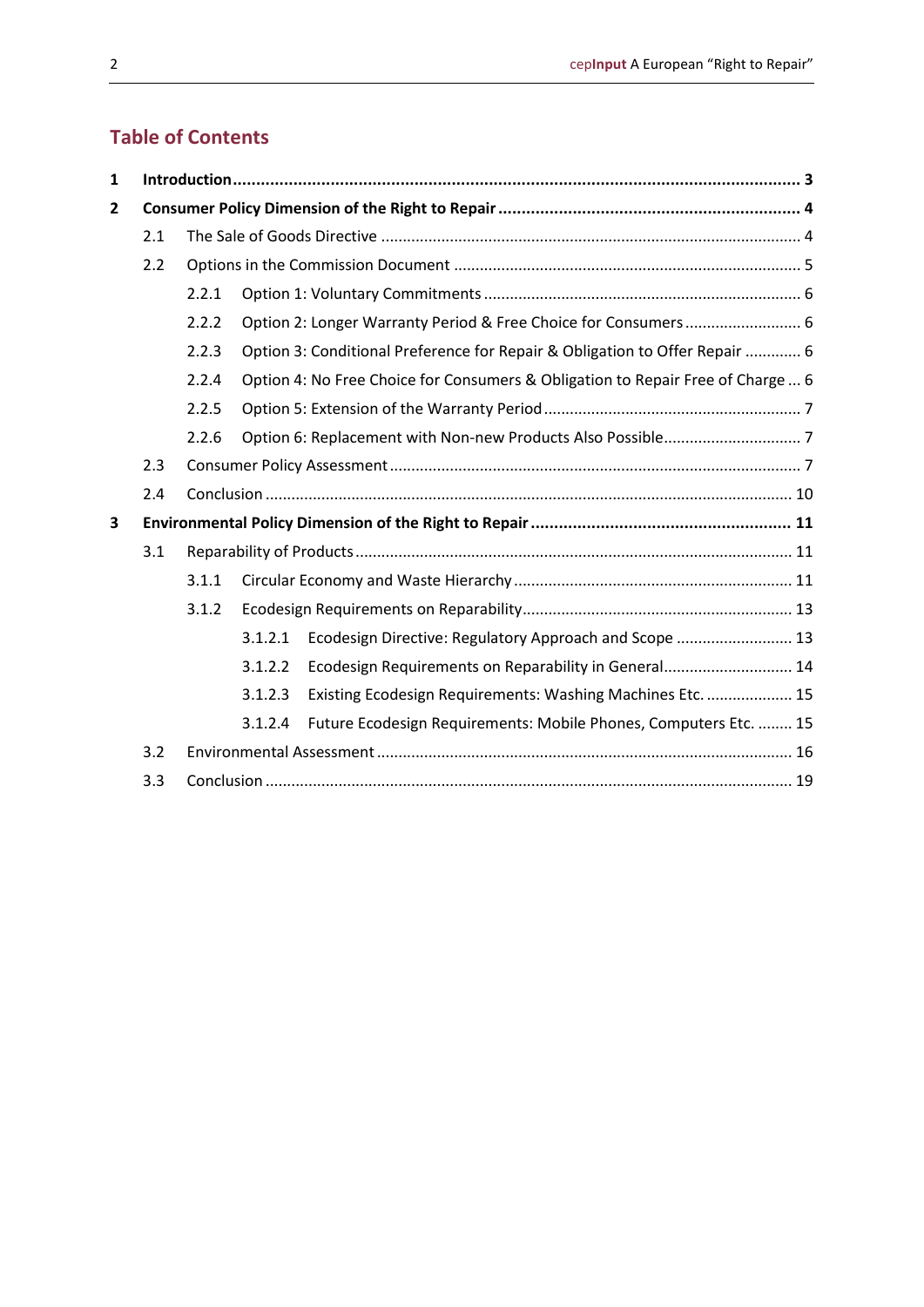### <span id="page-2-0"></span>**1 Introduction**

The EU Commission sees the "unsustainable consumption of goods", which leads to excessive use of resources and high levels of waste, as one of the main causes of environmental damage. $1$  Both the "New Consumer Agenda"<sup>2</sup> and the "Action Plan for the Circular Economy"<sup>3</sup> clearly indicate that the EU wants to promote more sustainable products and also encourage the repair of products.<sup>4</sup>

In this context, the EU Commission assumes that companies have only a limited economic interest in producing ecologically sustainable goods. Another problem would be that products become waste before the end of their potential useful life. It would be proven that the lifespan of many products has actually decreased in recent years, so consumers have an important role to play in reversing this trend.<sup>5</sup>

A European "right to repair" aims to extend the actual useful life of products. For example, consumers ought to have defective products repaired and should generally buy more second-hand or refurbished products.<sup>6</sup> Both the EU Parliament and the Council, in principle, welcome the idea of a "right to repair".<sup>7</sup> For a long time, however, it was unclear what specific form this "right" should take. Finally, a bundle of measures may be categorised under the heading "right to repair", which either relate to the consumer's options for action ("consumer policy dimension") or apply to the products themselves with the aim of increasing their resource efficiency ("environmental policy dimension").<sup>8</sup>

This cep**Input** examines and evaluates measures currently being considered at EU level to implement the right to repair, both in terms of its consumer policy (Section 2) and environmental policy (Section 3) dimensions.

<sup>1</sup> See EU Commission (2022), Call for Evidence for an Impact Assessment Ares(2022)175084 of 11 January 2022[, Sustainable](https://ec.europa.eu/info/law/better-regulation/have-your-say/initiatives/13150-Sustainable-consumption-of-goods-promoting-repair-and-reuse_en)  consumption of goods - [promoting repair and reuse](https://ec.europa.eu/info/law/better-regulation/have-your-say/initiatives/13150-Sustainable-consumption-of-goods-promoting-repair-and-reuse_en) [hereinafter: "Commission document"], p. 3. All sources last accessed on 24 March 2022.

<sup>&</sup>lt;sup>2</sup> On this, Stockebrandt, P. (2021), New Consumer Agenda, cep[PolicyBrief](https://www.cep.eu/fileadmin/user_upload/cep.eu/Analysen/COM_2020_696_Neue_Verbraucheragenda/cepPolicyBrief_New_Consumer_Agenda_COM_2020_696.pdf) 10/2021.

<sup>3</sup> On this, Schwind, S. / Reichert, G. (2020), Action Plan for the Circular Economy, cep**[PolicyBrief](https://www.cep.eu/en/eu-topics/details/cep/action-plan-for-the-circular-economy-ceppolicybrief-on-communication-com2020-98.html)** 05/2020.

<sup>4</sup> Commission document, p. 3. The initial work on a "social taxonomy" also picks up these points; see Platform on Sustaina-ble Finance/Subgroup 4: Social Taxonomy (2022)[, Final Report,](https://ec.europa.eu/info/sites/default/files/business_economy_euro/banking_and_finance/documents/280222-sustainable-finance-platform-finance-report-social-taxonomy.pdf) p. 37.

<sup>5</sup> See Commission document, p. 2.

<sup>6</sup> Ibid., p. 3.

<sup>7</sup> European Parliament (2020), Resolution of 25 November 2020, Towards a more [sustainable single market for business](https://www.europarl.europa.eu/doceo/document/TA-9-2020-0318_EN.pdf)  [and consumers,](https://www.europarl.europa.eu/doceo/document/TA-9-2020-0318_EN.pdf) in particular No. 11; Council of the European Union (2021), Council Conclusions of 22 February 2021 on [the New Consumer Agenda,](https://data.consilium.europa.eu/doc/document/ST-6364-2021-INIT/en/pdf) in particular N.o 11.

<sup>&</sup>lt;sup>8</sup> In this respect, see also Schlacke, S. / Tonner, K. / Gawel, E. (2015), <u>Stärkung eines nachhaltigen Konsums im Bereich</u> [Produktnutzung durch Anpassungen im Zivil-](https://www.umweltbundesamt.de/sites/default/files/medien/378/publikationen/texte_72_2015_staerkung_eines_nachhaltigen_konsums_im_bereich_produktnutzung_0.pdf) und öffentlichen Recht, study commissioned by the Federal Environment Agency of Germany [hereinafter: Schlacke et al. (2015)], p. 39.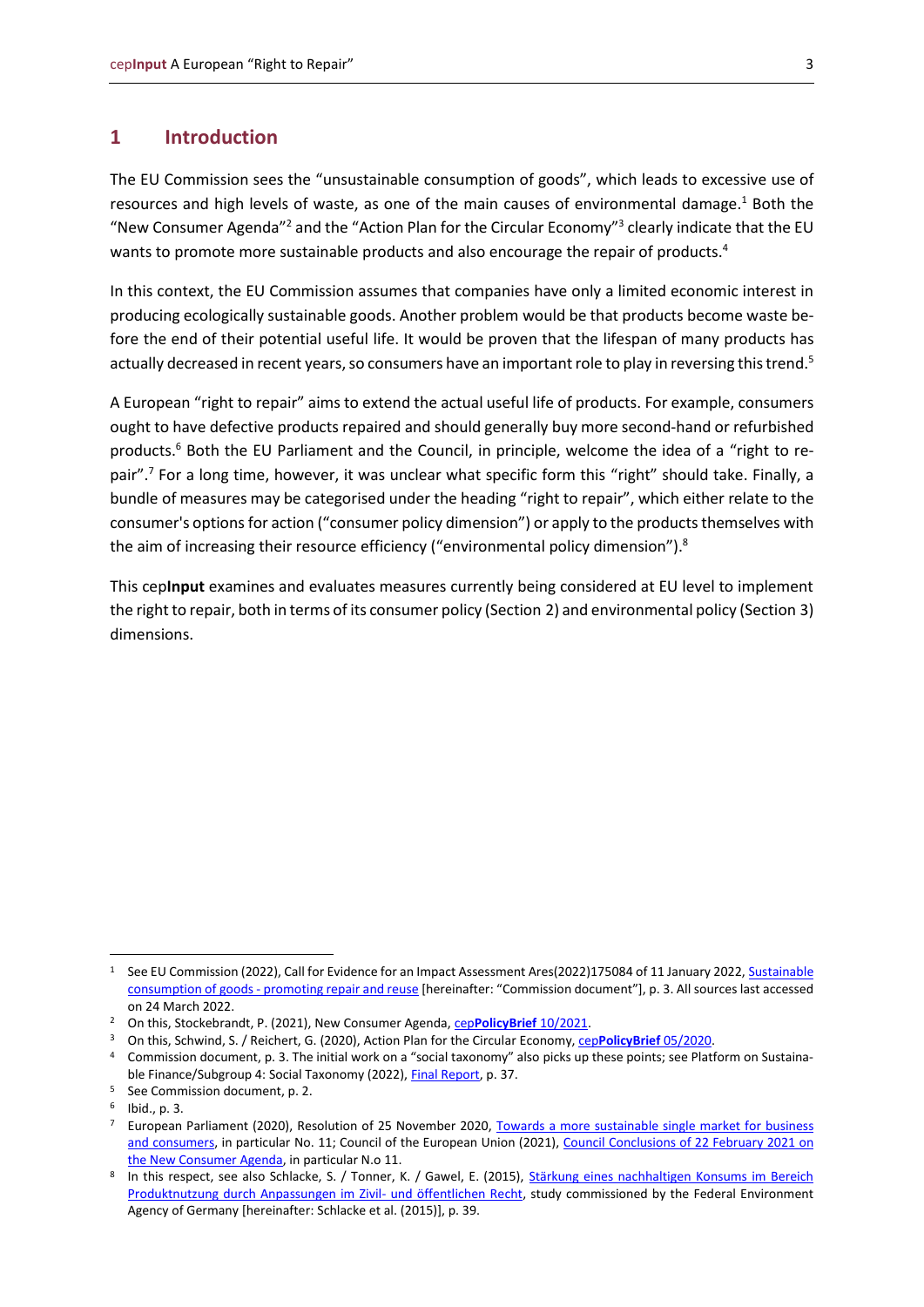# <span id="page-3-0"></span>**2 Consumer Policy Dimension of the Right to Repair**

The "Call for evidence for an Impact Assessment" (hereinafter "Commission document")<sup>9</sup> envisages that a European "right to repair" should be created via an amendment to the Sale of Goods Directive<sup>10</sup> or by adopting a separate law.<sup>11</sup> Thus, the approach is to make a European "right to repair" part of consumer contract law – or more specifically warranty law. The Commission believes there are various possibilities for implementation, so the Commission document contains various options<sup>12</sup> which will be presented and evaluated here.

The EU Parliament will address the issue in April in the form of a non-binding resolution.<sup>13</sup> The new EU strategy "Empowering consumers to make informed choices and play an active role in the green transition", which is about to be published, is also likely to deal with this issue.<sup>14</sup> The EU Commission then plans to present concrete legal proposal for the European "right to repair" in the third quarter of 2022.<sup>15</sup>

To give a better understanding of the options contained in the Commission document and their implications, the main contents of the Sale of Goods Directive is reviewed below (Section 2.1). The consumer rights set out in that Directive are crucial for understanding the rest of the assessment as this is where most of the options envisaged in the Commission document originate. In addition, the difference between warranty and guarantee will also have to be highlighted for the purposes of the assessment. The options in the Commission document will then be presented (Section 2.2) and assessed (Section 2.3).

# <span id="page-3-1"></span>**2.1 The Sale of Goods Directive**

The Sale of Goods Directive contains rules for sales contracts between commercial sellers<sup>16</sup> and consumers.<sup>17</sup> It was adopted in 2019 and had to be implemented by Member States by January 2022.<sup>18</sup> At the same time, Member States are not permitted to keep in place or introduce any national provisions in this area that deviate from the provisions of the Directive.<sup>19</sup> In other words: this area is "fully harmonised".<sup>20</sup>

<sup>&</sup>lt;sup>9</sup> See EU Commission (2022), Call for Evidence for an Impact Assessment Ares(2022)175084 of 11 January 2022, Sustainable consumption of goods - [promoting repair and reuse.](https://ec.europa.eu/info/law/better-regulation/have-your-say/initiatives/13150-Sustainable-consumption-of-goods-promoting-repair-and-reuse_en)

<sup>10</sup> [Directive \(EU\) 2019/771 of the European Parliament and of the Council of 20 May 2019 on certain aspects concerning](https://eur-lex.europa.eu/legal-content/EN/TXT/PDF/?uri=CELEX:32019L0771&from=EN)  [contracts for the sale of goods](https://eur-lex.europa.eu/legal-content/EN/TXT/PDF/?uri=CELEX:32019L0771&from=EN) [hereinafter: "Sale of Goods Directive"].

<sup>&</sup>lt;sup>11</sup> Commission document, p. 2 et seq.

<sup>12</sup> Ibid., p. 3. It is possible that the EU Commission will put forward other or additional options in the actual proposal, which is scheduled for the third quarter of 2022.

<sup>&</sup>lt;sup>13</sup> On this, see also the press release of the IMCO Committee of the EU Parliament of 16 March 2022[: Right to repair:](https://www.europarl.europa.eu/news/en/press-room/20220309IPR25157/right-to-repair-meps-set-out-their-demands-ahead-of-commission-s-proposal) MEPs [set out their demands ahead of Commission's proposal.](https://www.europarl.europa.eu/news/en/press-room/20220309IPR25157/right-to-repair-meps-set-out-their-demands-ahead-of-commission-s-proposal)

<sup>14</sup> "Empowering consumers for the green transition"; publication announced for 30 March 2022. On this, Stockebrandt, P. (2021), New Consumer Agenda, cep**[PolicyBrief](https://www.cep.eu/fileadmin/user_upload/cep.eu/Analysen/COM_2020_696_Neue_Verbraucheragenda/cepPolicyBrief_New_Consumer_Agenda_COM_2020_696.pdf)** 10/2021.

<sup>&</sup>lt;sup>15</sup> Commission document, p. 1; EU Commission (2022)[, Commission Work Programme for 2022,](https://eur-lex.europa.eu/resource.html?uri=cellar:9fb5131e-30e9-11ec-bd8e-01aa75ed71a1.0001.02/DOC_2&format=PDF) No. 3.

<sup>&</sup>lt;sup>16</sup> The Directive covers activities in the course of trade, business, craft or profession; Sale of Goods Directive, Art. 2 No. 3. Here referred to as "commercial" for linguistic simplification.

<sup>17</sup> Sale of Goods Directive, Art. 1 and Art. 3 (1)

<sup>18</sup> Ibid., Art. 23, Art. 24 and Art. 26.

<sup>&</sup>lt;sup>19</sup> Ibid., Art. 4. Unless such deviation is explicitly provided for in the Directive, such as in the case of the warranty period – meaning the liability period – under Art. 10 (1) and (3) Sale of Goods Directive.

<sup>20</sup> See on "full harmonisation" in general e.g. Eur-Lex (2019)[, Directives of the European Union.](https://eur-lex.europa.eu/legal-content/EN/TXT/?uri=legissum:l14527)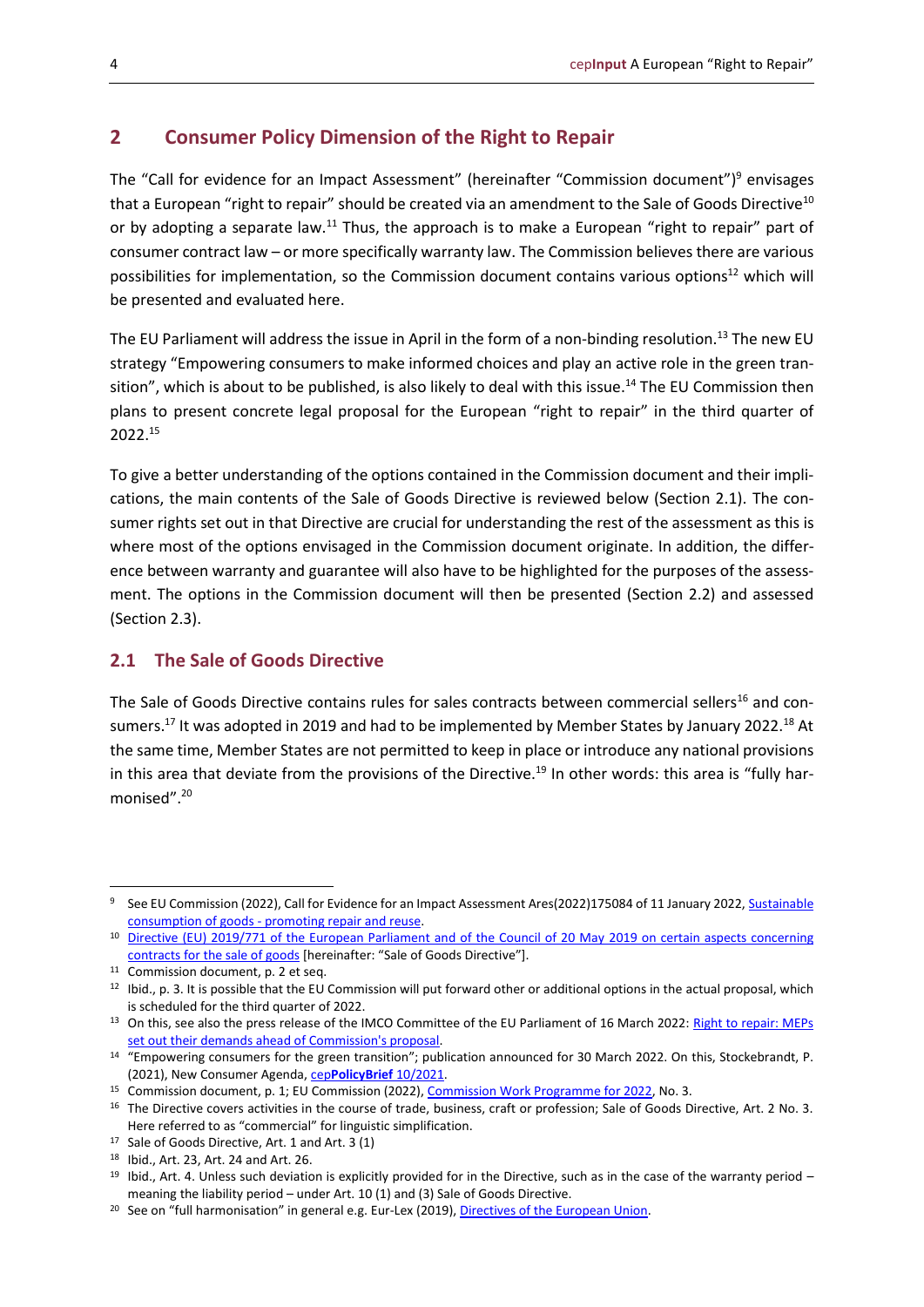The relevant provisions of the Directive in this case include the warranty rights set out therein.<sup>21</sup> Thus, the Directive establishes a two-step system in the event that a product<sup>22</sup> is defective at the time of delivery<sup>23</sup>: first, consumers are only entitled to claim repair or replacement of the product<sup>24</sup> (step 1). Only thereafter is a reduction in the purchase price or withdrawal from the contract possible (step 2).<sup>25</sup>

In concrete terms, the step 1 provisions mean that consumers – during the warranty period<sup>26</sup> – can in principle decide for themselves whether a defective product should be repaired or replaced.<sup>27</sup>

The situation is different in the case of a guarantee<sup>28</sup>. This is any undertaking given to the consumer by the seller or producer (guarantor), in addition to the seller's legal obligation relating to the warranty, to refund the purchase price or to replace, repair or service goods in any way if they do not meet the specifications or any other requirements not related to conformity set out in the guarantee statement or in the relevant advertising available at the time of, or before the conclusion of the contract.<sup>29</sup> During the period of such a guarantee, the consumer may claim repair or replacement of the product from the guarantor. $30$ 

### <span id="page-4-0"></span>**2.2 Options in the Commission Document**

The Commission's main concern is to encourage consumers to use products for longer. Thus, consumers should have defective products repaired and generally buy more second-hand or refurbished products. $31$  The Commission document offers six $32$  possible options. $33$ 

In this regard, the Commission discusses "low intervention" (Option 1), "moderate intervention" (Options  $2 + 3$ ) and "high intervention" (Options 4-6).<sup>34</sup> What is important in this context is the explicit indication that the options are cumulative.<sup>35</sup> In other words: The Commission reserves the right to propose several of these options in combination with each other. It is also worth noting at this point

<sup>21</sup> Sale of Goods Directive, Art. 1, Art. 5 and Art. 10-16.

 $22$  This always means "goods" within the meaning of Art. 2 No. 5 Sale of Goods Directive – herein always referred to as "products" for linguistic simplification.

 $23$  This refers to the "lack of conformity which exists at the time when the goods were delivered"; see Art. 10 (1) Sale of Goods Directive.

<sup>&</sup>lt;sup>24</sup> This refers to "repair" and "replacement", both of which must be free of charge; see notably Art. 13 (1) and (2) and Art. 14 (1) (a) Sale of Goods Directive.

<sup>&</sup>lt;sup>25</sup> This refers to "reduction of the price" and "termination of the sales contract"; see Art. 13 (1), (2) and (4) Sale of Goods Directive. For the exact conditions and cases, see Art. 13 (4) (a)-(d) Sale of Goods Directive.

 $26$  This means the liability period of two years under Art. 10 (1) and (3) Sale of Goods Directive.

<sup>&</sup>lt;sup>27</sup> See notably Art. 13 (2) Sale of Goods Directive. For its part, the EU Commission assumes that consumers usually choose replacement (see Commission document, p. 2.) whilst not providing any data or similar evidence to support this assumption. Elsewhere too, however, there is also a tendency to assume this; see e.g. Schlacke et al. (2015), p. 152, with further references.

<sup>&</sup>lt;sup>28</sup> This refers to the "commercial guarantee" pursuant to Art. 17 Sale of Goods Directive.

<sup>&</sup>lt;sup>29</sup> See accordingly Art. 2 No. 12 and Art. 17 Sale of Goods Directive.

<sup>&</sup>lt;sup>30</sup> This means "repair" and "replacement" pursuant to Art. 14 Sale of Goods Directive; see Art. 17 (1) Sale of Goods Directive.

<sup>31</sup> Commission document, p. 3.

<sup>&</sup>lt;sup>32</sup> The EU Commission also considers not proposing any changes (so-called "baseline scenario"); see Commission document, p. 2. That option will not be considered further in this context, however, since, in view of the basic agreement to a "right to repair" already signalled by the EU Parliament and the Council (see above Section 1), it seems unlikely to be of relevance.

<sup>33</sup> Commission document, p. 3.

 $34$  For definitions: see Commission document, p. 3. Thus, the options are referred to in the Commission document as "1", "2A+B" and "3A-C".

<sup>35</sup> Commission document, p. 2.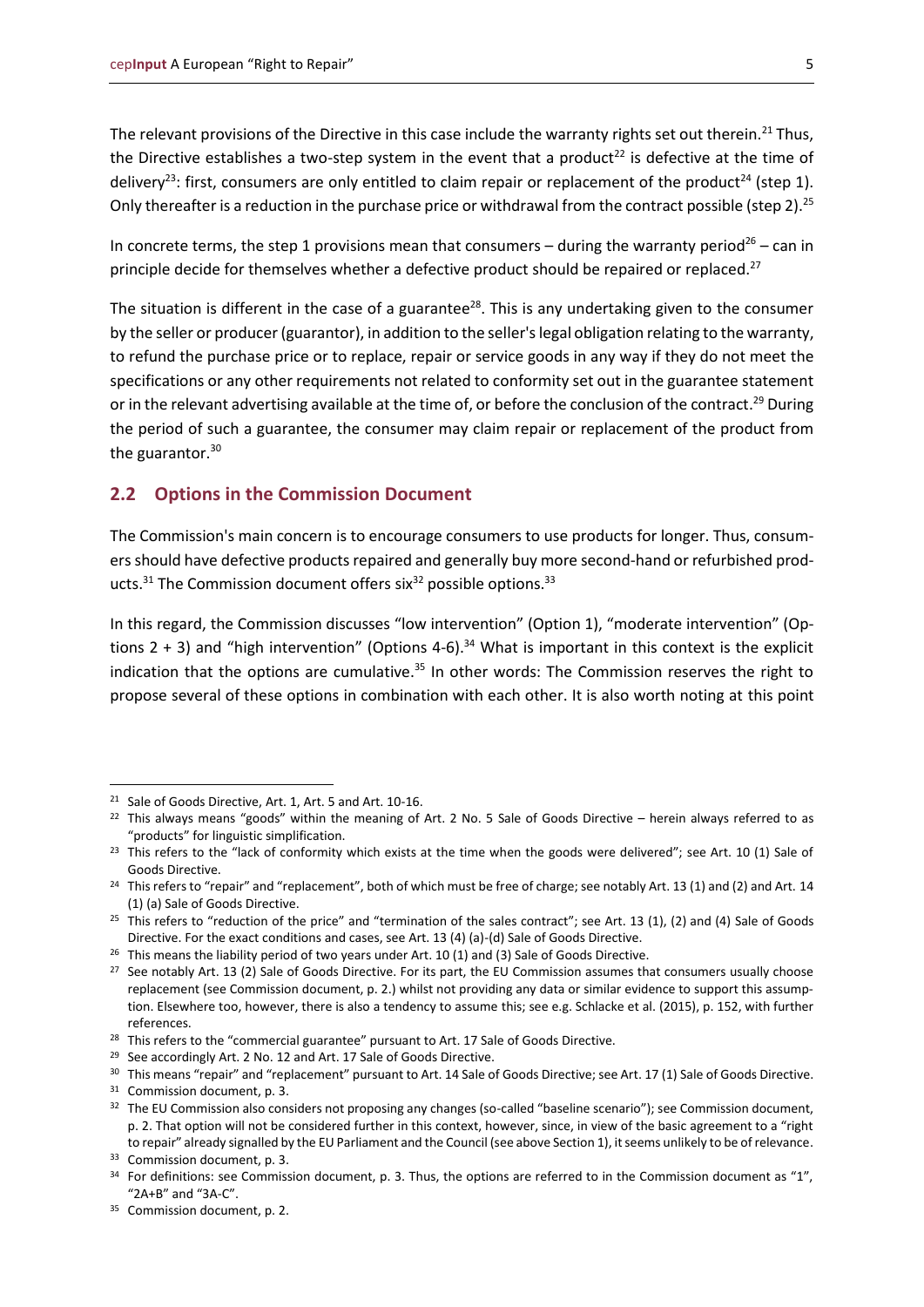that some of the details regarding the individual options in the Commission document are still very sketchy.<sup>36</sup>

#### <span id="page-5-0"></span>**2.2.1 Option 1: Voluntary Commitments**

This option is defined by the Commission as "low intervention". It would not introduce any legislative provisions. Instead, incentives would be created for companies to commit voluntarily to repairing products with a "significant negative impact on the environment". In addition, the purchase of secondhand and refurbished products will be promoted.<sup>37</sup> Thus, an amendment of the Sale of Goods Directive would not be necessary.

#### <span id="page-5-1"></span>**2.2.2 Option 2: Longer Warranty Period & Free Choice for Consumers**

This option is defined by the EU Commission as "moderate intervention". It states that the statutory warranty period<sup>38</sup> would be extended. Furthermore, in the event of a defect, consumers would be free to choose whether the product should be repaired or replaced. The same would apply, where applicable ("and/or"), to second-hand "and/or" refurbished products.<sup>39</sup> Amendments to the Sale of Goods Directive, in particular Art. 10 (1), would therefore be necessary.

#### <span id="page-5-2"></span>**2.2.3 Option 3: Conditional Preference for Repair & Obligation to Offer Repair**

This option is defined by the Commission as "moderate intervention". It states that, in the event of a defect, repair will basically have priority over replacement if the repair is less expensive than replacement of the product. The same applies if the cost is similar. Amendments to the Sale of Goods Directive, in particular Art. 13 (2), would therefore be necessary. In addition, producers or sellers will be obliged to repair products at a "reasonable price" even after the warranty period has already expired.<sup>40</sup> This would require the introduction of a new "right to repair" in the Sale of Goods Directive or in a separate law.

#### <span id="page-5-3"></span>**2.2.4 Option 4: No Free Choice for Consumers & Obligation to Repair Free of Charge**

This option is defined by the Commission as "high intervention". This provides that the consumer's free choice will be abolished and the repair of a product will always have priority over replacement. Amendments to the Sale of Goods Directive, in particular Art. 13 (2), would therefore be necessary. In addition, in "some cases", producers or sellers will be obliged to carry out a repair free of charge for the consumer – even after the warranty period has expired.<sup>41</sup> This would require the introduction of a new "right to repair" in the Sale of Goods Directive or in a separate law.

<sup>&</sup>lt;sup>36</sup> To begin with, for example: It is not clear from the details in the Commission document which products are defined as having a "significant negative impact on the environment" or how exactly the purchase of second-hand and refurbished products is to be promoted (Option 1). There is also no indication of the precise period by which the warranty would be extended (Options 2 and 5). Nor are there any details of the cases in which a repair – even after expiry of the warranty period – must be carried out free of charge (Option 4).

<sup>37</sup> Commission document, p. 3. There: "Option 1".

<sup>&</sup>lt;sup>38</sup> This means the liability period of two years under Art. 10 (1) and (3) Sale of Goods Directive.

<sup>&</sup>lt;sup>39</sup> Commission document, p. 3. There: "Option 2A".

<sup>40</sup> Ibid., p. 3. There: "Option 2B".

<sup>41</sup> Ibid., p. 3. There: "Option 3A".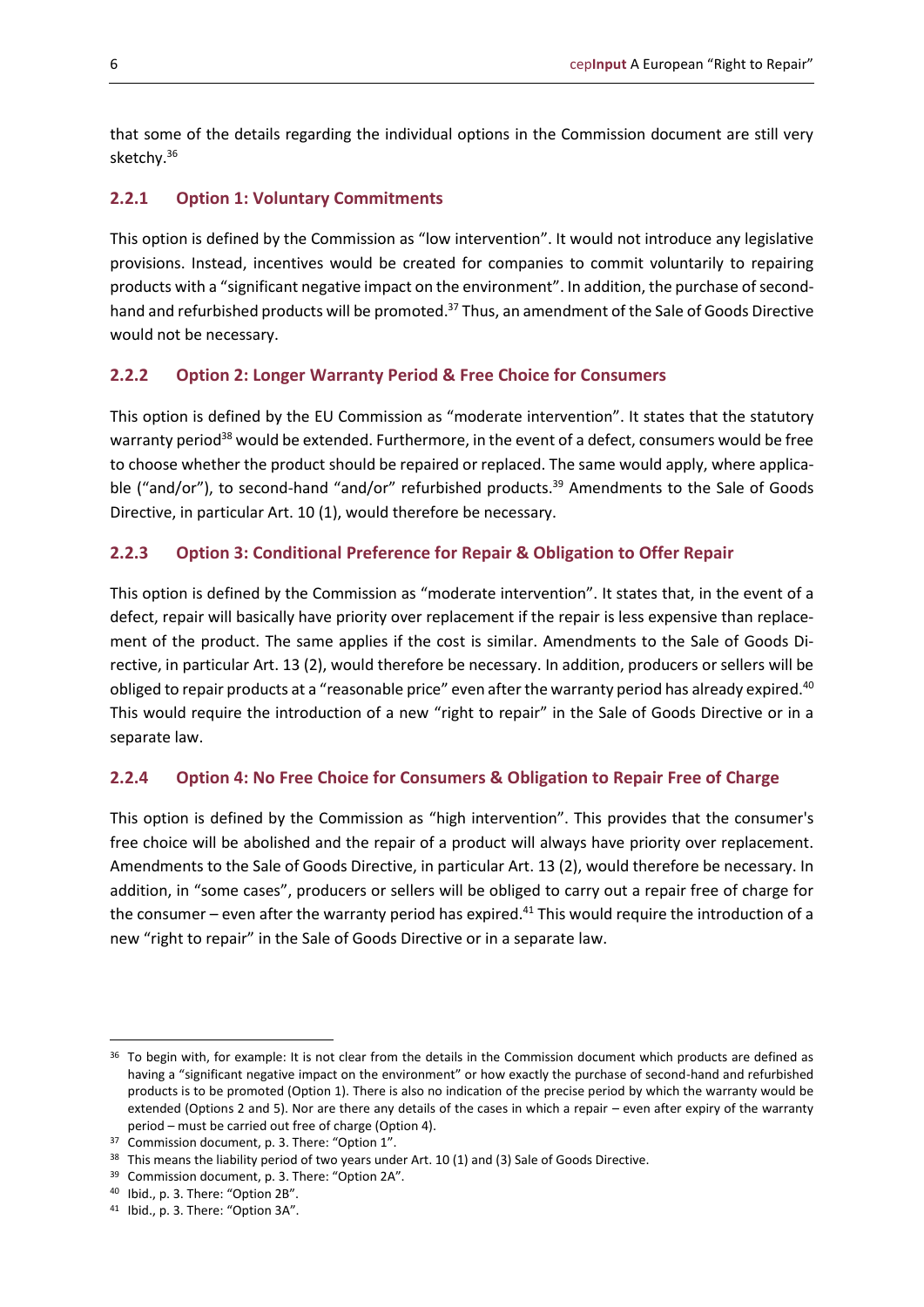#### <span id="page-6-0"></span>**2.2.5 Option 5: Extension of the Warranty Period**

This option is defined by the Commission as "high intervention". This states that the statutory warranty period will be extended beyond the current minimum period of two years.<sup>42</sup> Amendments to the Sale of Goods Directive, in particular Art. 10 (1), would therefore be necessary.

#### <span id="page-6-1"></span>**2.2.6 Option 6: Replacement with Non-new Products Also Possible**

This option is defined by the Commission as "high intervention". It states that, in the event of a defect, the seller will have the right to comply with its obligation to replace products by delivery of refurbished and non-new products.<sup>43</sup> Amendments to the Sale of Goods Directive, in particular Art. 14, would therefore be necessary.

#### <span id="page-6-2"></span>**2.3 Consumer Policy Assessment**

Firstly, it is clear that a European "right to repair" could in principle be beneficial to the "responsible consumer"<sup>44</sup>. When it comes to the proposed options, however, it also becomes apparent that the details of such a "right" will be crucial. This section will set out three steps which demonstrate that a "right to repair" – as envisaged in the Commission document – does not necessarily mean more consumer rights; that such an intervention in warranty law is inappropriate and that the Commission has failed to consider other more suitable approaches in its proposal.

<sup>42</sup> Ibid., p. 3. There: "Option 3B".

<sup>43</sup> Ibid., p. 3. There: "Option 3C".

<sup>&</sup>lt;sup>44</sup> This is the consumer model developed by the ECJ (and often adopted by the EU legislator), which must also be applied here. It presumes an "average consumer who is reasonably well-informed and reasonably observant and circumspect". An expression of this is, for example, the fact that the legislator refrains from prohibitions and enhances consumer information thereby enabling the well-informed consumer to make a "correct" decision and removing the need for any further protection in this respect. On this see Schlacke et al. (2015), p. 84 and on the aforementioned consumer model: ECJ, Judgement of 16 July 1998, Gut Springenheide and Tusky, C-210/96, para. 37 and Recital 18 Unfair Commercial Practices Directive [\[2005/29/EC\]](https://eur-lex.europa.eu/legal-content/EN/TXT/PDF/?uri=CELEX:32005L0029&from=EN).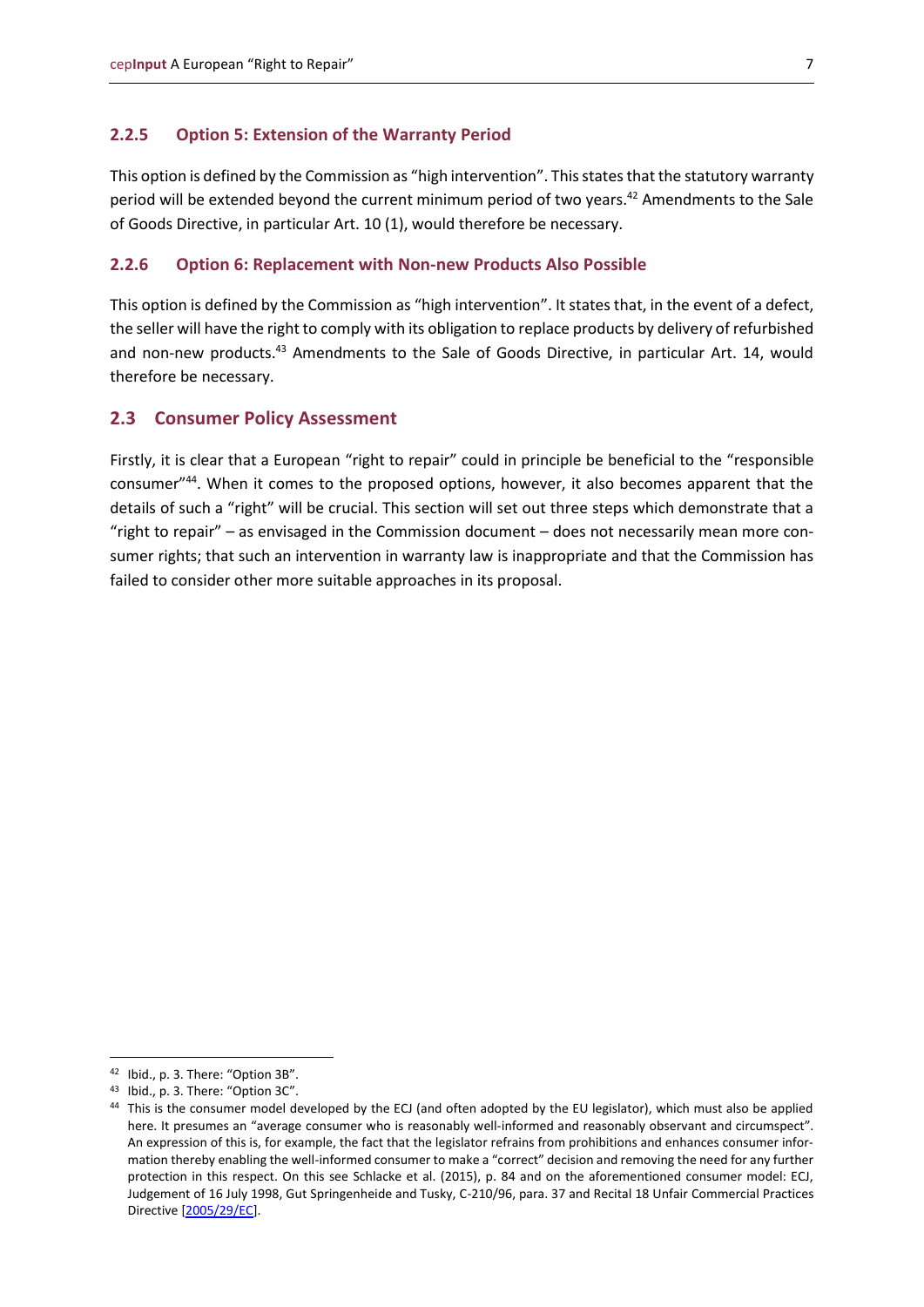#### **A** "**Right to Repair**" **Does Not Necessarily Mean More Consumer Rights**

In an initial assessment of the options announced in the Commission document it is clear that this kind of European "right to repair" will not necessarily give rise to more consumer rights. A look at the consumer's current statutory warranty rights<sup>45</sup> confirms that three out of the six options will result in the curtailment of existing consumer rights. Thus, the consumer's free choice in case of a defect<sup>46</sup> would be limited or abolished by options 3 and 4. The result is no different in the case of Option 6 which, in the event of a defect, allows sellers to deliver used or refurbished products to meet their contractual obligation to provide a replacement. Thus, instead of a "right to repair", these options would in fact give rise to a "duty to repair".

#### **This Interference in the System of Statutory Warranty Rights is Inappropriate**

Irrespective of the details of the options – some of which are yet to be settled – set out in the Commission document,<sup>47</sup> interference with statutory warranty rights in pursuit of the – in itself legitimate – objective of extending the useful life of products, does not seem to be appropriate.

Thus, the statutory warranty under a contract for the sale of goods is based conceptually on a product's freedom from defects at the time of the transfer of risk.<sup>48</sup> The right to a defect-free product is not equivalent to the right to a specific lifespan of the product.<sup>49</sup>

It is true that, e.g. due to longer warranty obligations (Options 2 and  $5$ )<sup>50</sup>, pressure on manufacturers to develop longer-lasting products would grow because it would naturally become increasingly difficult for them to prove that the product was free of defects at the time of the transfer of risk. This is not, however, the aim and purpose of the warranty.<sup>51</sup>

Warranty law aims to ensure a solution for dealing with defects that minimises the overall cost in every single case. For the consumer, therefore, the recommended choice is the one which gives rise to the benefit of the warranty at the lowest possible cost  $-$  i.e. expense and waiting time.<sup>52</sup>

Thus, the situation for consumers – if there were an "obligation" to repair (e.g. Option 4) – will be completely different in each case, depending on the product involved. The consumer costs arising from

<sup>45</sup> See above Section 2.1.

<sup>46</sup> This refers to the consumer's current right to choose between repair and replacement in the event of a defect; see Art. 13 (2) Sale of Goods Directive and Section 2.1 above.

<sup>&</sup>lt;sup>47</sup> Thus, it is not clear from the details in the Commission document, for example, which products are defined as having a "significant negative impact on the environment" or how exactly the purchase of used and refurbished products is to be promoted (Option 1). There is also no indication of the precise period by which the warranty would be extended (Options 2 and 5). Nor are there any details of the cases in which a repair – even after expiry of the warranty period – must be carried out free of charge (Option 4).

<sup>48</sup> Schlacke et al. (2015), p. 218. On the transfer of risk, see for example IHK Köln (2022), Gewährleistung, Umtausch und [Garantie beim Kaufvertrag.](https://ihk-koeln.de/hauptnavigation/recht-steuern/recht/gewaehrleistung-umtausch-und-garantie-beim-kaufvertrag-5171216)

<sup>49</sup> Schlacke et al. (2015), p. 218.

<sup>&</sup>lt;sup>50</sup> Whilst also, in some cases, maintaining the free choice of consumers in case of defects as provided for in Option 2. The "free choice of consumers in case of defects" refers to the consumer's current right to choose between repair and replacement in the event of a defect; see Art. 13 (2) Sale of Goods Directive and Section 2.1 above.

<sup>51</sup> Schlacke et al. (2015), p. 218. The result of the study on this on p. 219: "Overall, instrumentalisation in order to exert blanket pressure on the supplier/manufacturer-side towards achieving longer lifespans is structurally unsuitable, inefficient and involves serious issues around fairness and sustainability ..." (own translation).

<sup>52</sup> Ibid., p. 210.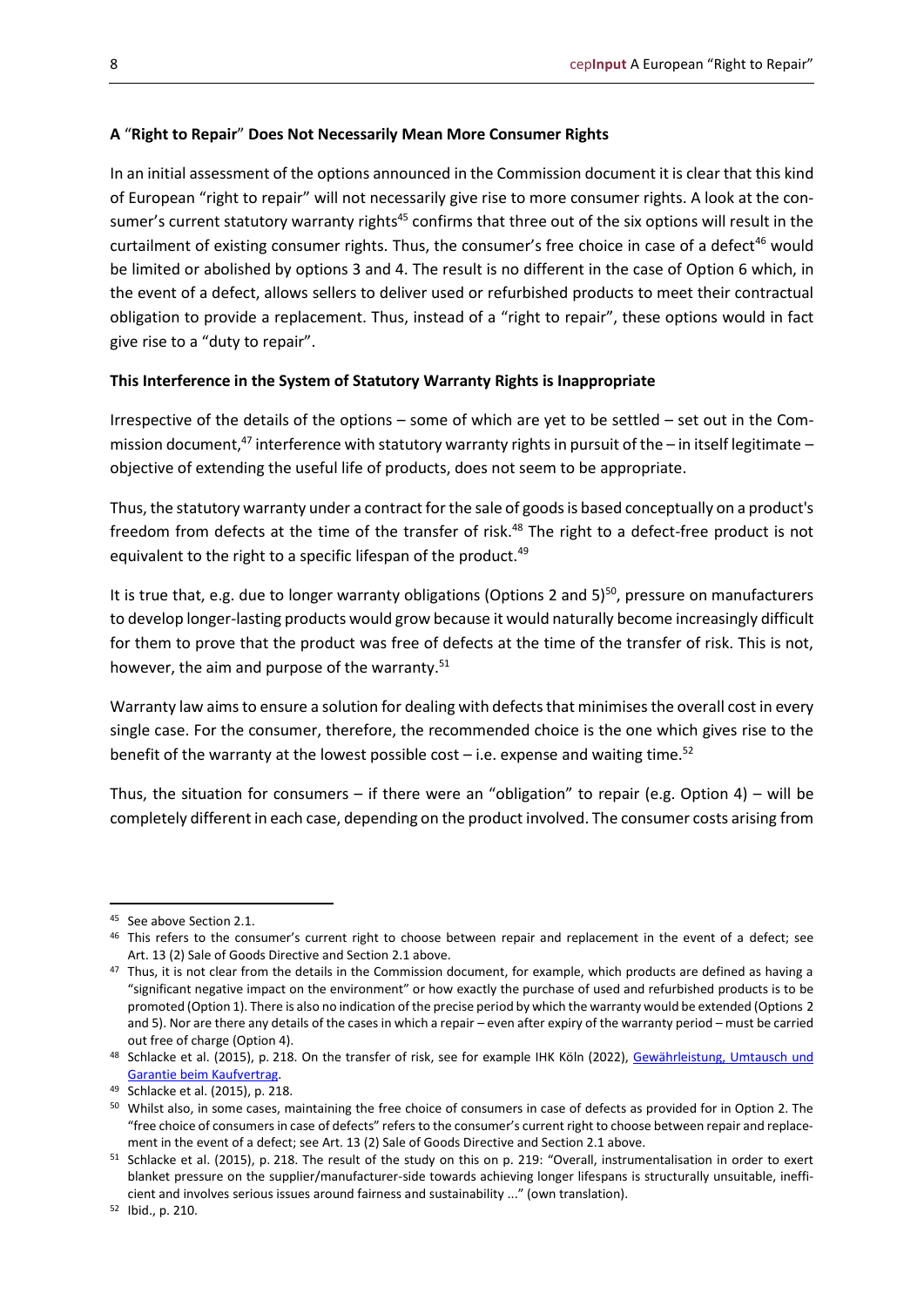the waiting time in the case of e.g. a defective mobile phone, washing machine or refrigerator are likely to be completely different to those arising in the case of e.g. a designer light.<sup>53</sup>

The former provide functions that are essential for consumers: telephoning, washing, cooling. The (obligatory) repair would involve a great deal of effort for consumers: from the initial notification of the seller or manufacturer, to agreeing an on-site inspection or, if necessary, sending the product back, then waiting for the repair to be actually carried out and/or subsequently, where a product still has to be returned to the consumer.<sup>54</sup>

The law should be able to reflect different situations and still come to reasonable solutions in the different cases. The consumer's existing rights to choose are suitable for this purpose because only consumers know what the alternative cost will be to them of doing without the product for a period of time.<sup>55</sup>

A "right to repair" that restricts the consumer's free choice and thus his or her options for action is likely to encounter acceptance problems. By excluding those private-individual options for action, the legitimate goal of products having a longer useful lifespan will have to be enforced, at least in part, against the consumer's interests, thus causing a conflict between consumer and environmental protection.<sup>56</sup> Interfering with warranty law with the aim of restricting existing consumer rights to choose is not expedient in this respect and is therefore inappropriate.

#### **The Commission Fails to Consider Better Approaches**

Instead, the Commission should pursue better approaches that actually already exist but are completely ignored in the Commission document. This includes, on the one hand, the idea of a binding statement of the manufacturer on the guarantee, which has already been developed in a study for the Federal Environment Agency of Germany carried out in 2015,<sup>57</sup> as well as the idea of a European repair index for products, $58$  similar to the French model. $59$ 

The idea of a binding statement on the guarantee basically functions as a product label and can be summarised as follows: Manufacturers must provide a more or less standardised statement regarding the minimum service life of their product and regarding the guaranteed period of availability of spare parts. What they say is up to them. For example, they can also say "zero years".<sup>60</sup> In essence, manufacturers would only have to give a standardised signal to the market – an "insurance obligation" with regard to their product would remain voluntary in nature, so that such a guarantee would continue to act as a competitive advantage, and in particular as an indicator for high-quality products.<sup>61</sup>

<sup>53</sup> Ibid., p. 211.

<sup>54</sup> Ibid., p. 211.

<sup>55</sup> Ibid., p. 211.

<sup>56</sup> Ibid., p. 210 and p. 211 et seq.

<sup>57</sup> Ibid., p. 159.

<sup>58</sup> See, among others, preliminary work in Cordella et al. (2019), JRC Technical Reports - Analysis and development of a [scoring system for repair and upgrade of products.](https://publications.jrc.ec.europa.eu/repository/bitstream/JRC114337/jrc114337_report_repair_scoring_system_final_report_v3.2_pubsy_clean.pdf)

<sup>59</sup> See e.g. heise (2021), [Ein Reparaturindex soll in Frankreich leicht zu reparierende Elektronik fördern.](https://www.heise.de/hintergrund/Ein-Reparaturindex-soll-in-Frankreich-leicht-zu-reparierende-Elektronik-foerdern-5994578.html)

<sup>60</sup> Schlacke et al. (2015), p. 213.

<sup>61</sup> Ibid., p. 159 and p. 213.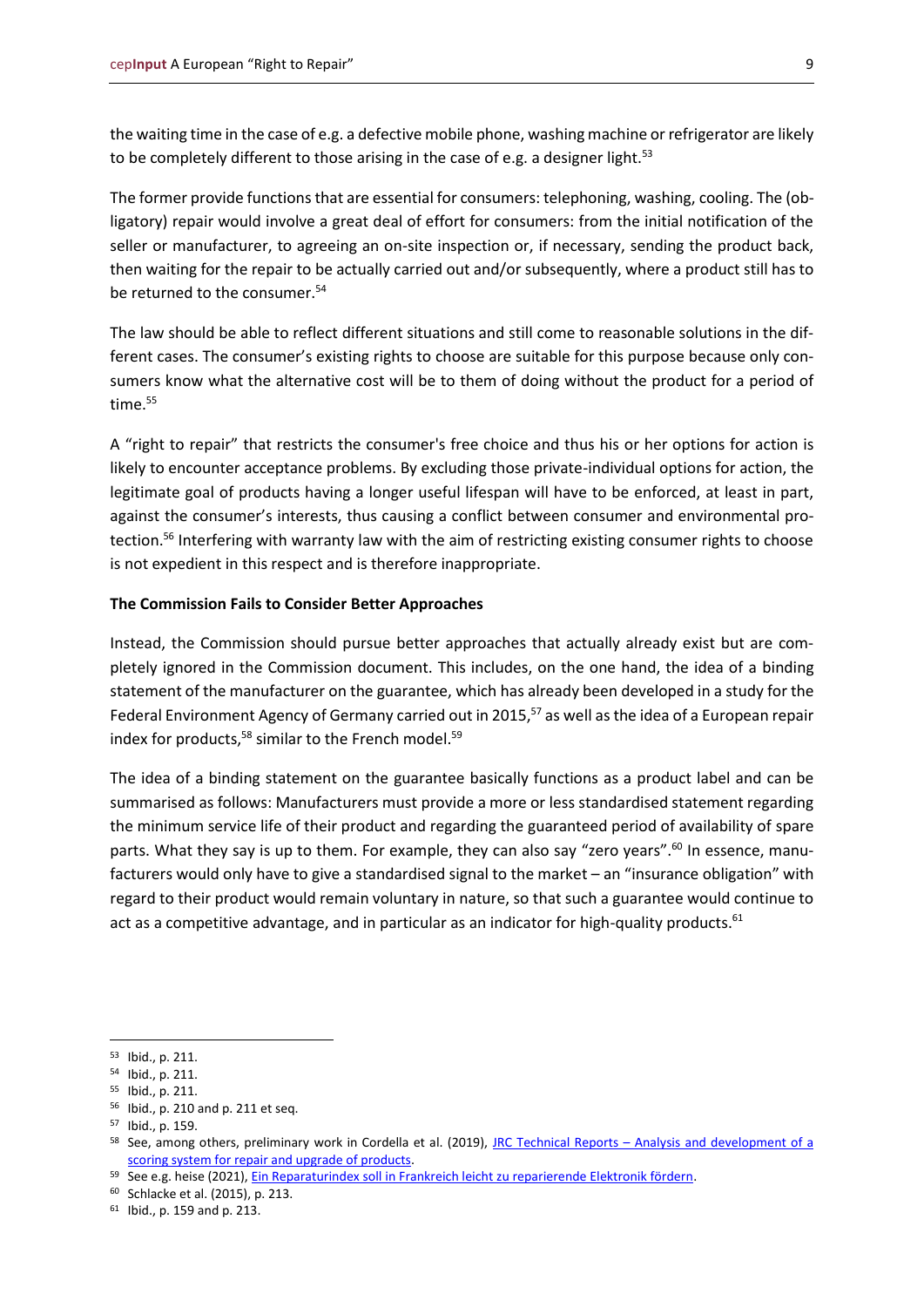A European repair index could also assume the function of a product label. This type of index, which has already been implemented in France<sup>62</sup>, could in principle also be deployed at EU level.<sup>63</sup> Using a rating (between 0 and 10), the French repair index aims to indicate how easily smartphones, televisions, laptops, washing machines and lawnmowers can be repaired. The index will be extended to other products in the future. Such an index enables the consumer to obtain the relevant information in advance and, when buying, choose a product that is correspondingly easy to repair.<sup>64</sup> Preliminary work on a points system to this effect has also been carried out at European level<sup>65</sup> but has not been included in the Commission document.

## <span id="page-9-0"></span>**2.4 Conclusion**

Extending the useful life of products can also be achieved most notably by providing consumers with more information about their reparability. The existing methods of a binding statement on the guarantee or a European repair index provide a more proportionate way to achieve this objective under consumer law.<sup>66</sup> They promote competition and improve the availability of information for the benefit of consumers.<sup>67</sup> Furthermore, consumers should be better informed about their (existing) rights, especially with regard to warranties and guarantees, so that they can consciously choose environmentally sound options when exercising their consumer rights.<sup>68</sup> Alongside the two alternative approaches described above, consumer awareness regarding rights and basic environmental information must be increased as an additional contribution to extending the useful life of products.<sup>69</sup> This will then ensure that consumers are actually empowered "to make informed choices and play an active role in the green transition".

<sup>62</sup> See Runder Tisch Reparatur (2021)[, Der französische Reparaturindex.](https://runder-tisch-reparatur.de/reparaturindex/)

<sup>63</sup> Though, in particular, questions regarding the concrete criteria and their weighting would still have to be clarified; see also Runder Tisch Reparatur (2021)[, Der französische Reparaturindex.](https://runder-tisch-reparatur.de/reparaturindex/)

<sup>64</sup> See Runder Tisch Reparatur (2021)[, Der französische Reparaturindex.](https://runder-tisch-reparatur.de/reparaturindex/)

<sup>&</sup>lt;sup>65</sup> See, among others, Cordella et al. (2019), JRC Technical Reports - Analysis and development of a scoring system for repair [and upgrade of products.](https://publications.jrc.ec.europa.eu/repository/bitstream/JRC114337/jrc114337_report_repair_scoring_system_final_report_v3.2_pubsy_clean.pdf)

<sup>&</sup>lt;sup>66</sup> Regarding the binding statement on the guarantee see also Schlacke et al. (2015), Stärkung eines nachhaltigen Konsums [im Bereich Produktnutzung durch Anpassungen im Zivil-](https://www.umweltbundesamt.de/sites/default/files/medien/378/publikationen/texte_72_2015_staerkung_eines_nachhaltigen_konsums_im_bereich_produktnutzung_0.pdf) und öffentlichen Recht, p. 216. Regarding the repair index see also heise (2021)[, Ein Reparaturindex soll in Frankreich leicht zu reparierende Elektronik fördern,](https://www.heise.de/hintergrund/Ein-Reparaturindex-soll-in-Frankreich-leicht-zu-reparierende-Elektronik-foerdern-5994578.html) which includes this comment by Katrin Meyer from the association "Runder Tisch Reparatur": "The index can help strengthen consumer rights and save resources" (own translation).

<sup>67</sup> In summary see Schlacke et al. (2015), p. 159 and p. 213.

<sup>&</sup>lt;sup>68</sup> See also Abel, G. et al. (2019), Verlängerung des Produktnutzungs- [und -lebensdauer mittels Durchsetzung von Verbrau](https://www.umweltbundesamt.de/sites/default/files/medien/1410/publikationen/2019-07-17_texte_76-2019_verbraucherrechte.pdf)[cherrechten,](https://www.umweltbundesamt.de/sites/default/files/medien/1410/publikationen/2019-07-17_texte_76-2019_verbraucherrechte.pdf) study commissioned by the Federal Environment Agency of Germany, p. 14.

<sup>69</sup> Ibid.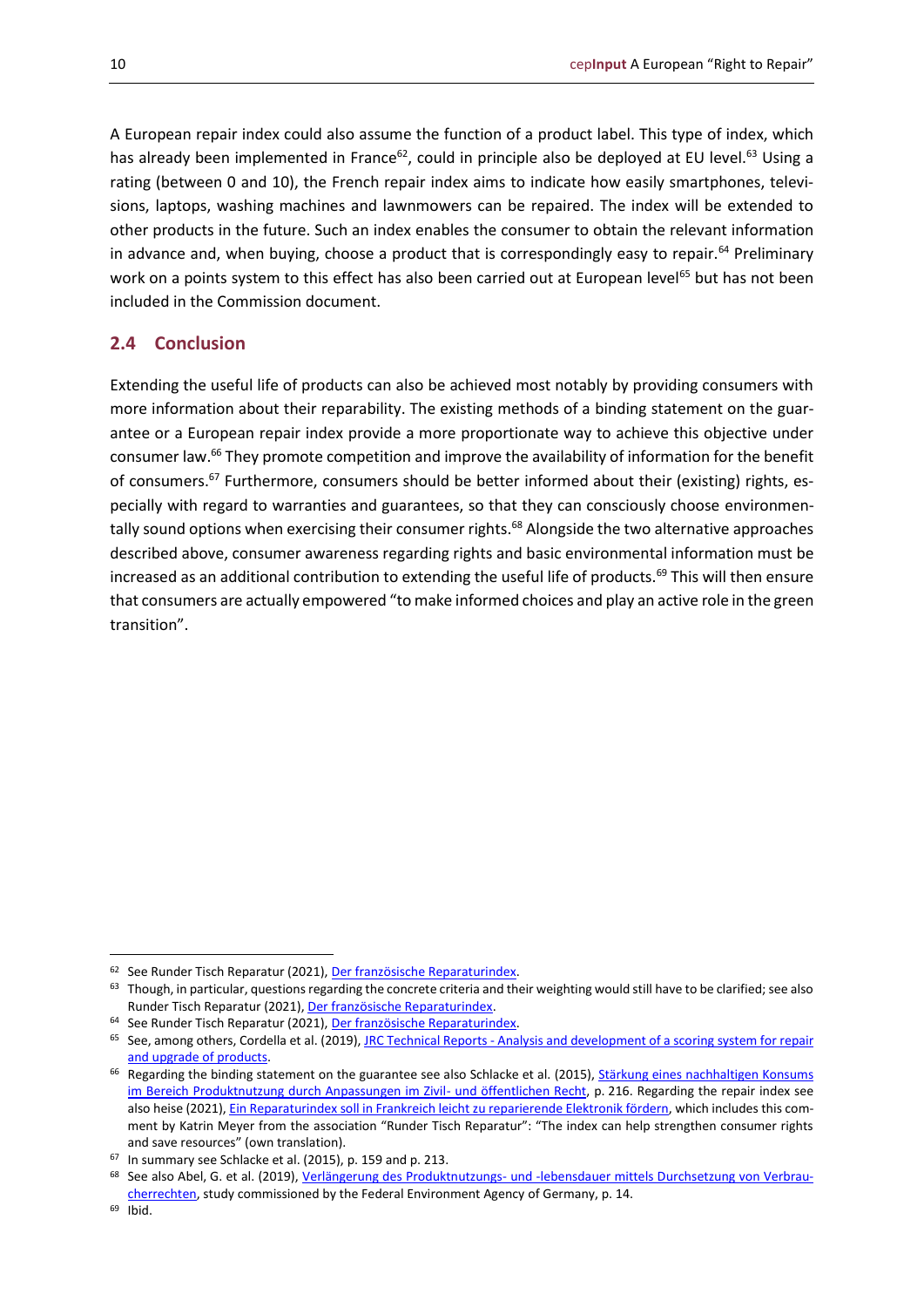### <span id="page-10-0"></span>**3 Environmental Policy Dimension of the Right to Repair**

EU consumer policy legislation, which is intended to define the details of a right to repair, can be supplemented by various EU measures that are aimed at products themselves as part of a "sustainable product policy"<sup>70</sup>. At the core of this environmental dimension of the right to repair is the principle of the circular economy, which plays a central role in EU environmental policy.<sup>71</sup> A key element when it comes to realising the right to repair from an environmental perspective is to use products for as long as possible in order to bring down consumption of resources and the level of waste.<sup>72</sup> Thus, their reparability is a crucial starting point. This can already be achieved through the product design itself as well as through additional accompanying measures – such as the provision of spare parts and information on reparability. In its Communication on the European Green Deal (2019)<sup>73</sup> and its Circular Economy Action Plan (2020)<sup>74</sup>, among other things, the EU Commission has announced that it will develop corresponding environmental policy measures to realise the right to repair.

The following sections present (section 3.1) and then generally assess (section 3.2) EU plans to define the details of the environmental policy of the right to repair by making products reparable in line with the principle of the circular economy, waste hierarchy and ecodesign requirements.

#### <span id="page-10-1"></span>**3.1 Reparability of Products**

#### <span id="page-10-2"></span>**3.1.1 Circular Economy and Waste Hierarchy**

The principle of the "circular economy" is based on an holistic life-cycle approach characterised by the "cascading use of resources and residual waste of almost zero". <sup>75</sup> It generally aims to conserve resources and return materials to the economic cycle during the various stages of a product's entire lifecycle – design, manufacture, use and disposal – thereby ensuring that "the value of products, materials and resources is maintained in the economy for as long as possible, and the generation of waste minimised".<sup>76</sup> Thus, the raw materials obtained directly from nature (primary raw materials) are replaced by raw materials recovered from waste (secondary raw materials) and thus remain as resources in the material cycle. Currently, the prevailing system is still predominantly characterised by a linear pattern of "take-make-use-dispose": In production processes, primary raw materials are used for product manufacture and disposed of as waste after use. $77$ 

<sup>&</sup>lt;sup>70</sup> EU Commission (2020), Inception Impact Assessment Ares(2020)4754440 of 11 September 2020, Sustainable Products Initiative.

<sup>71</sup> Decision No 1386/2013/EU of the European Parliament and of the Council of 20 November 2013 on a General Union Environment Action Programme to 2020 "Living well within the limits of our planet" [7. EU Environment Action Programme (2013– 2020)], para. 1.

<sup>72</sup> EU Commission (2019), Staff Working Document SWD(2019) 91 of 4 March 2019, Sustainable Products in a Circular Economy – Towards an EU Product Policy Framework contributing to the Circular Economy, p. 17 et seq.

<sup>&</sup>lt;sup>73</sup> EU Commission (2019), Communication COM(2019) 640 of 11 December 2019, The European Green Deal, p. 9.

<sup>74</sup> EU Commission (2020), Communication COM(2020) 98 of 11 March 2020, A new Circular Economy Action Plan for a cleaner and more competitive Europe [EU Circular Economy Action Plan (2020)], pp. 4 and 8; on this Schwind, S. / Reichert, G. (2020), Circular Economy Action Plan, cep**[PolicyBrief](https://www.cep.eu/en/eu-topics/details/cep/action-plan-for-the-circular-economy-ceppolicybrief-on-communication-com2020-98.html)** 05/2020.

<sup>75</sup> EU-Circular Economy Action Plan (2020), Rn. 40.

<sup>76</sup> EU Commission (2015), Communication COM(2015) 614 of 2 December 2015, Closing the loop – An EU action plan for the circular economy, pp. 2 and 4; on this Bonn, M. / Reichert, G. (2015), Action Plan on the Circular Economy, cep**[Poli](https://www.cep.eu/en/eu-topics/details/cep/action-plan-for-the-circular-economy-communication.html)cyBrief** [06/2016.](https://www.cep.eu/en/eu-topics/details/cep/action-plan-for-the-circular-economy-communication.html)

<sup>77</sup> EU Circular Economy Action Plan (2020), p. 2 et seq.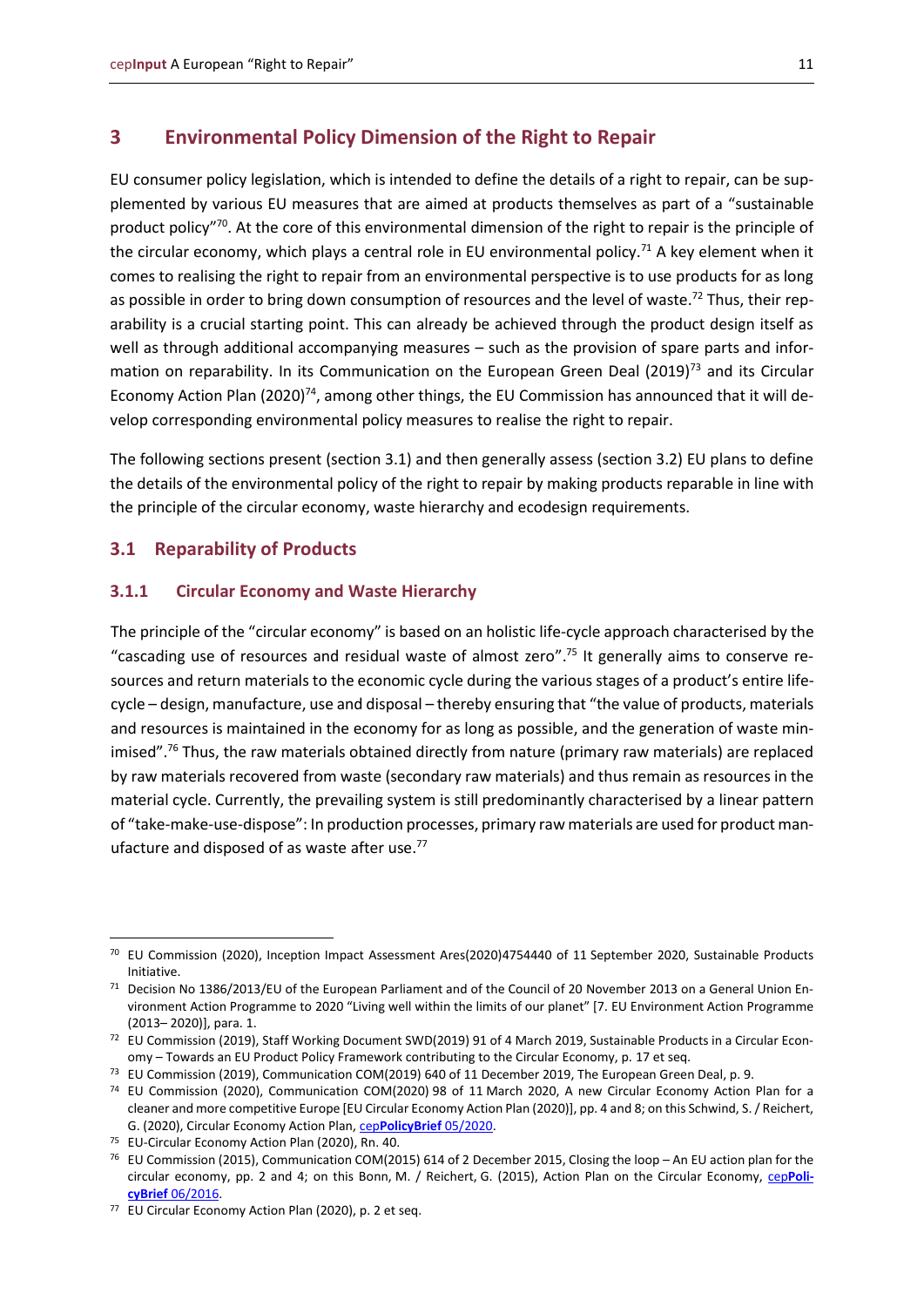

#### **Fig. 1: Reparability in the Context of the Circular Economy**

Following on from the final phases of the circular economy, the Waste Framework Directive 2008/98/EC lays down general principles and regulations for "waste management" at EU level<sup>79</sup>, which includes in particular "the collection, transport, recovery (including sorting) and disposal of waste". The central guiding principle is the "waste hierarchy"<sup>80</sup>, which establishes a five-step order of priorities for deciding between the different waste policy measures of the EU Member States, which ultimately encompasses all phases of the circular economy. Accordingly, waste must be (1) primarily avoided<sup>81</sup>, or (2) prepared for reuse, or (3) recycled, or (4) recovered in some other way, or finally (5) disposed of<sup>82</sup>. "Preparation for re-use"<sup>83</sup> includes any recovery operation involving "checking, cleaning or repairing by which products or components of products that have become waste are prepared so that they can be re-used without any other pre-processing".

However, the EU's environmental policy plans, to define the details of the right to repair, come into play at an earlier stage, in the first phase of the circular economy. In future, for example, product

<sup>78</sup> Milios, L. / Holm Christensen, L. / McKinnon, D. / Christensen, C. / Rasch, M. K. / Hallstøm Eriksen, M. (2018), Plastic recycling in the Nordics: A value chain market analysis, Waste Management, Vol. 76, 180-189, p. 181.

<sup>79</sup> Waste Framework Directive 2008/98/EC, Art. 3 No. 9.

<sup>80</sup> Ibid., Art. 4. In this regard, Epiney, A. (2019), Umweltrecht der Europäischen Union, § 9 para. 107 et seq. and p. 610 et seq. with further references.

<sup>81</sup> Waste Framework Directive 2008/98/EC, Art. 3 No. 12: "Prevention" includes "measures taken before a substance, material or product has become waste that reduce: (a) the quantity of waste, including through the re-use of products or the extension of the life span of products; (b) the adverse impacts of the generated waste on the environment and human health; or (c) the content of harmful substances in materials and products".

<sup>82</sup> Ibid., Art. 3 No. 19 in conjunction with Annex I: "Disposal" means "any operation which is not recovery even where the operation has as a secondary consequence the reclamation of substances or energy".

<sup>83</sup> Ibid., Art. 3 No. 16.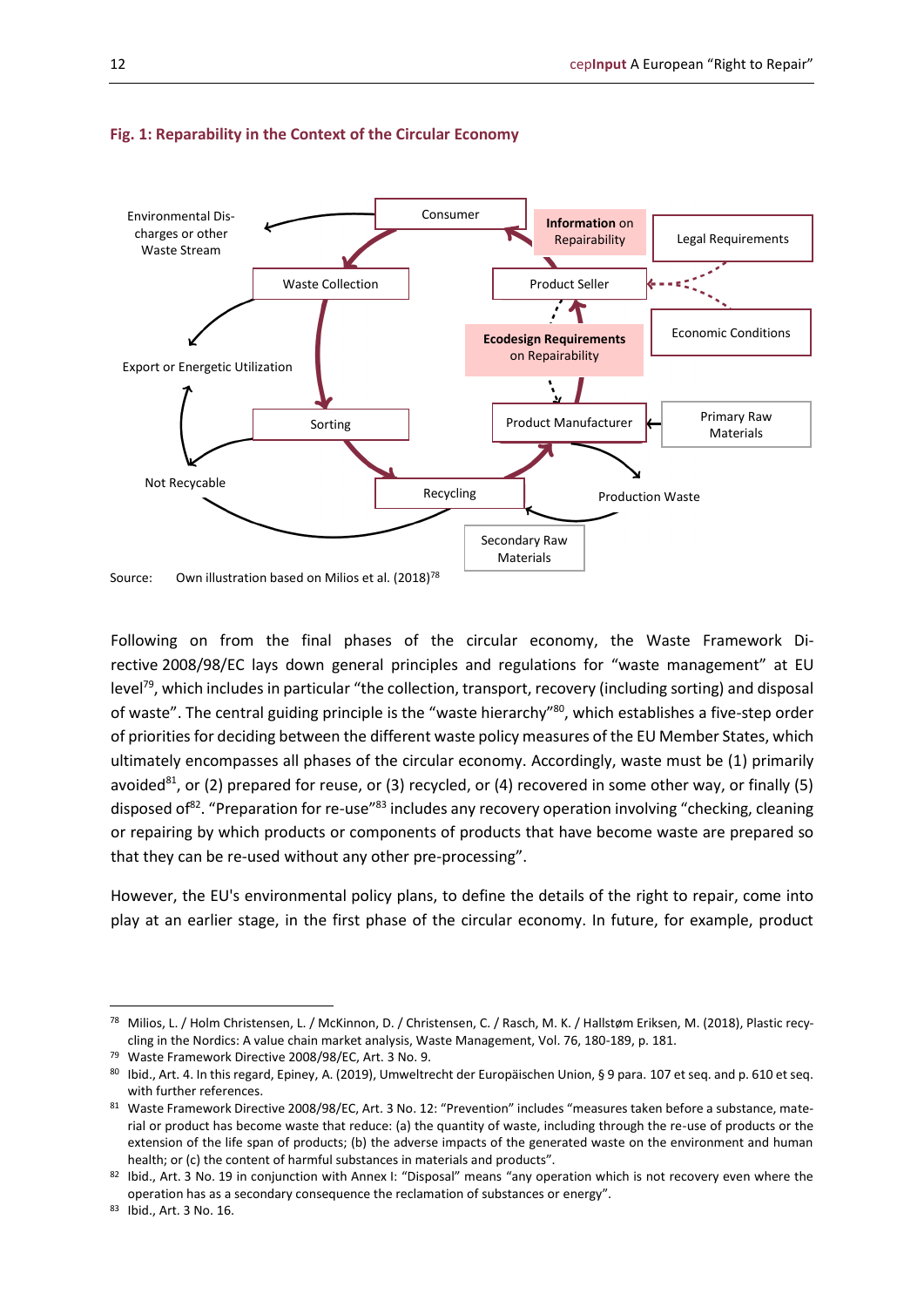design<sup>84</sup> should increasingly promote not only recyclability but also longevity resulting from the reparability and upgradeability of products. The regulatory starting point in this regard is the Ecodesign Directive 2009/125/EC.

#### <span id="page-12-0"></span>**3.1.2 Ecodesign Requirements on Reparability**

#### <span id="page-12-1"></span>**3.1.2.1 Ecodesign Directive: Regulatory Approach and Scope**

The Ecodesign Directive 2009/125/EC<sup>85</sup> aims, on the one hand, to reduce the consumption of natural resources and energy by setting requirements for the "environmentally sound design" of certain products ("ecodesign")<sup>86</sup> in order to increase their resource and energy efficiency, as well as to reduce other harmful environmental impacts<sup>87</sup> throughout their life cycle<sup>88</sup> – from the processing of raw materials during product manufacture through to product disposal.<sup>89</sup> On the other hand, uniform EU-wide ecodesign requirements<sup>90</sup> aim to prevent direct disruption to the functioning of the EU internal market arising from trade barriers created by disparities between relevant national requirements of the EU Member States regarding the cross-border movement of goods within the EU. $91$ 

The Ecodesign Directive 2009/125/EC creates a regulatory "framework" for the gradual establishment of EU-wide ecodesign requirements for certain products. The individual product-specific ecodesign requirements are not defined in detail in the Ecodesign Directive 2009/125/EC itself, but only in subsequent implementing measures<sup>92</sup> by the EU Commission, within the framework of a committee procedure<sup>93</sup>. This has so far been carried out for numerous products – such as light bulbs, dishwashers and vacuum cleaners.<sup>94</sup> These products may only be placed on the EU internal market and/or put into service if they comply with the ecodesign requirements applicable to them.<sup>95</sup>

Initially, under the original Ecodesign Directive 2005/32/EC $96$ , the ecodesign requirements expressly only applied to "energy-using products" (EuP) $97$ . This includes in particular products such as electrical household appliances that consume energy themselves during use. The recast Ecodesign Directive 2009/125/EC has significantly extended the scope to "energy-related products". This includes items

<sup>84</sup> Milios, L. / Holm Christensen, L. / McKinnon, D. / Christensen, C. / Rasch, M. K. / Hallstøm Eriksen, M. (2018), Plastic recycling in the Nordics: A value chain market analysis, Waste Management, Vol. 76, 180–189, p. 5 et seq.

<sup>85</sup> Directive 2009/125/EC of 21 October 2009 establishing a framework for the setting of ecodesign requirements for energyrelated products (recast); on this Voßwinkel, J. S. (2008), Ökdesign: Umweltgerechte Produktgestaltung, cep**[PolicyBrief](https://www.cep.eu/en/eu-topics/details/cep/oekodesign-umweltgerechte-produktgestaltung-richtlinie.html)**.

<sup>86</sup> Ecodesign Directive 2009/125/EC, Art. 2 No. 23: "Eco-design" means "the integration of environmental aspects into product design with the aim of improving the environmental performance of the product throughout its whole life cycle".

<sup>87</sup> Ibid., Art. 2 No. 12: An "environmental impact" is "any change to the environment wholly or partly resulting from a product "during its life cycle".

<sup>88</sup> Ibid., Art. 2 No. 13: The "life cycle" of a product comprises "the consecutive and interlinked stages of a product from raw material use to final disposal".

<sup>89</sup> Ibid., Recital 3.

<sup>90</sup> Ibid., Art. 2 No. 24: An "ecodesign requirement" means "any requirement in relation to a product, or the design of a product, intended to improve its environmental performance, or any requirement for the supply of information with regard to the environmental aspects of a product".

 $91$  Ibid., Recital 2 and Art. 1 (1).

<sup>92</sup> Ibid., Art. 15.

<sup>93</sup> Ibid., Art. 15, (1) and Art. 19.

<sup>94</sup> EU Commission, Ecodesign and Energy Labelling, [https://ec.europa.eu/growth/single-market/european-standards/har](https://ec.europa.eu/growth/single-market/european-standards/harmonised-standards/ecodesign_en)[monised-standards/ecodesign\\_en.](https://ec.europa.eu/growth/single-market/european-standards/harmonised-standards/ecodesign_en)

<sup>95</sup> Ecodesign Directive 2009/125/EC, Art. 1 (2) sentence 1 and Art. 3 (1).

<sup>96</sup> Directive 2005/32/EC of 6 July 2005 establishing a framework for the setting of ecodesign requirements for energy-using products.

<sup>97</sup> Ibid., Art. 2 No. 1: An "EuP" means "a product which, once placed on the market and/or put into service, is dependent on energy input (electricity, fossil fuels and renewable energy sources) to work as intended [...]".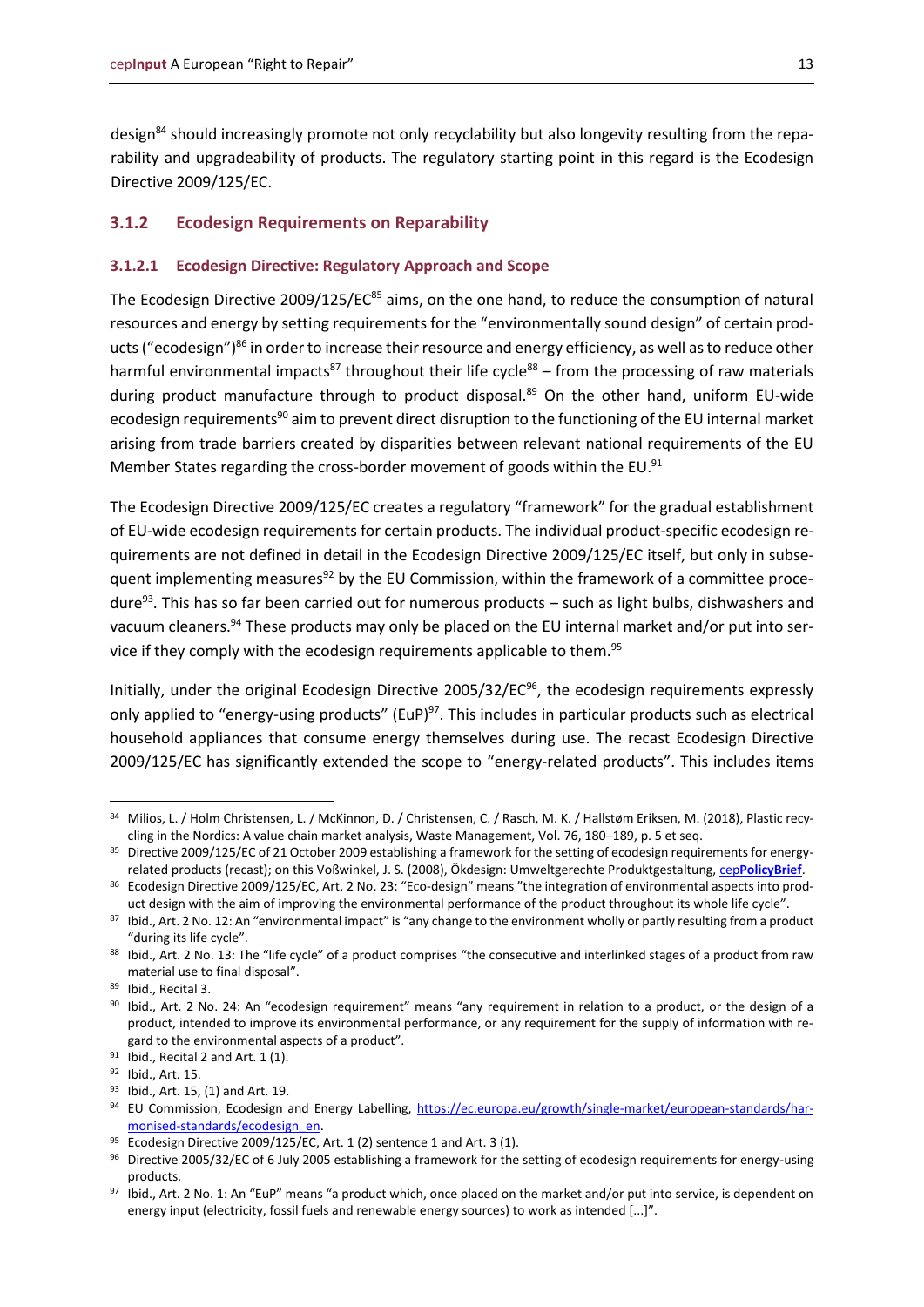that "have an impact on energy consumption during use  $[...]^{98}$ , for example, products "used in construction, such as windows, insulation materials, or some water-using products such as shower heads or taps [...]".<sup>99</sup> Since ultimately all products indirectly influence energy consumption in one form or another and are thus "energy-related", the Ecodesign Directive 2009/125/EC covers, at least in theory, "ultimately all products".<sup>100</sup> The Commission is now proposing a revision of the Ecodesign Directive in which the scope will be extended accordingly.<sup>101</sup>

#### <span id="page-13-0"></span>**3.1.2.2 Ecodesign Requirements on Reparability in General**

The major regulatory potential of the Ecodesign Directive 2009/125/EC is based not only on the virtually unlimited number of products that are theoretically capable of regulation, but also on the diversity of product characteristics for which ecodesign requirements can be set within the framework of implementing measures.<sup>102</sup> These include not only the energy consumption caused directly or indirectly by a product, but can also include other "environmental aspects"<sup>103</sup> of a product.

For example, a "generic ecodesign requirement"<sup>104</sup> aims to improve the environmental performance of the product and is focused on its "significant environmental aspects" without setting limit values. The significant environmental aspects relating to product design must be defined taking account of the different phases of the life cycle of a product. These include the selection and use of raw materials or installation and maintenance.<sup>105</sup> For each of these phases, the environmental aspects of a product must be assessed, where relevant, such as the consumption of materials, energy and other resources, and opportunities for reuse, recycling and recovery of material.<sup>106</sup>

One possible criterion for assessing the improvement of the environmental aspects of a product<sup>107</sup>, which is particularly relevant for defining the details of the right to reparability, is the "lifetime of the product". Indicators for this are the guaranteed minimum service life, upgradeability and reparability of a product as well as the minimum period for the availability of spare parts.

Implementing measures can be used to impose requirements, not only directly on the product itself, but also regarding the provision of related information. Thus, the manufacturer may be obliged to provide information to consumers on how to install, use and maintain the product with the least possible environmental impact, how to achieve the longest possible lifetime of the product, how to dispose of it, and, where appropriate, information on the period of availability of spare parts and the possibilities of upgrading products.<sup>108</sup>

<sup>98</sup> Ecodesign Directive 2009/125/EC, Art. 2 No. 1.

<sup>99</sup> Ibid., Recital 4.

<sup>100</sup> Epiney, A. (2019), Umweltrecht der Europäischen Union, § 9 para. 19, p. 551.

<sup>101</sup> EU Commission (2020), Inception Impact Assessment Ares(2020)4754440 of 11 September 2020, Sustainable Products Initiative, p.1.

<sup>102</sup> Ecodesign Directive 2009/125/EC, Art. 15 (6) in conjunction with. Annex I (Method for setting generic ecodesign requirements) and Annex II (Method for setting specific ecodesign requirements).

<sup>103</sup> Ibid., Art. 2 No. 11: An "environmental aspect" means "an element or function of a product that can interact with the environment during its life cycle".

<sup>104</sup> Ibid., Art. 2 No. 25: A "generic ecodesign requirement" concerns the "the ecological profile as a whole of a product without set limit values for particular environmental aspects".

<sup>105</sup> Ibid., Annex I Part 1 No. 1.1.

<sup>106</sup> Ibid., Annex I Part 1 No. 1.2.

<sup>107</sup> Ibid., Annex I Part 1 No. 1.3.

<sup>108</sup> Ibid., Annex I Part 2 (c).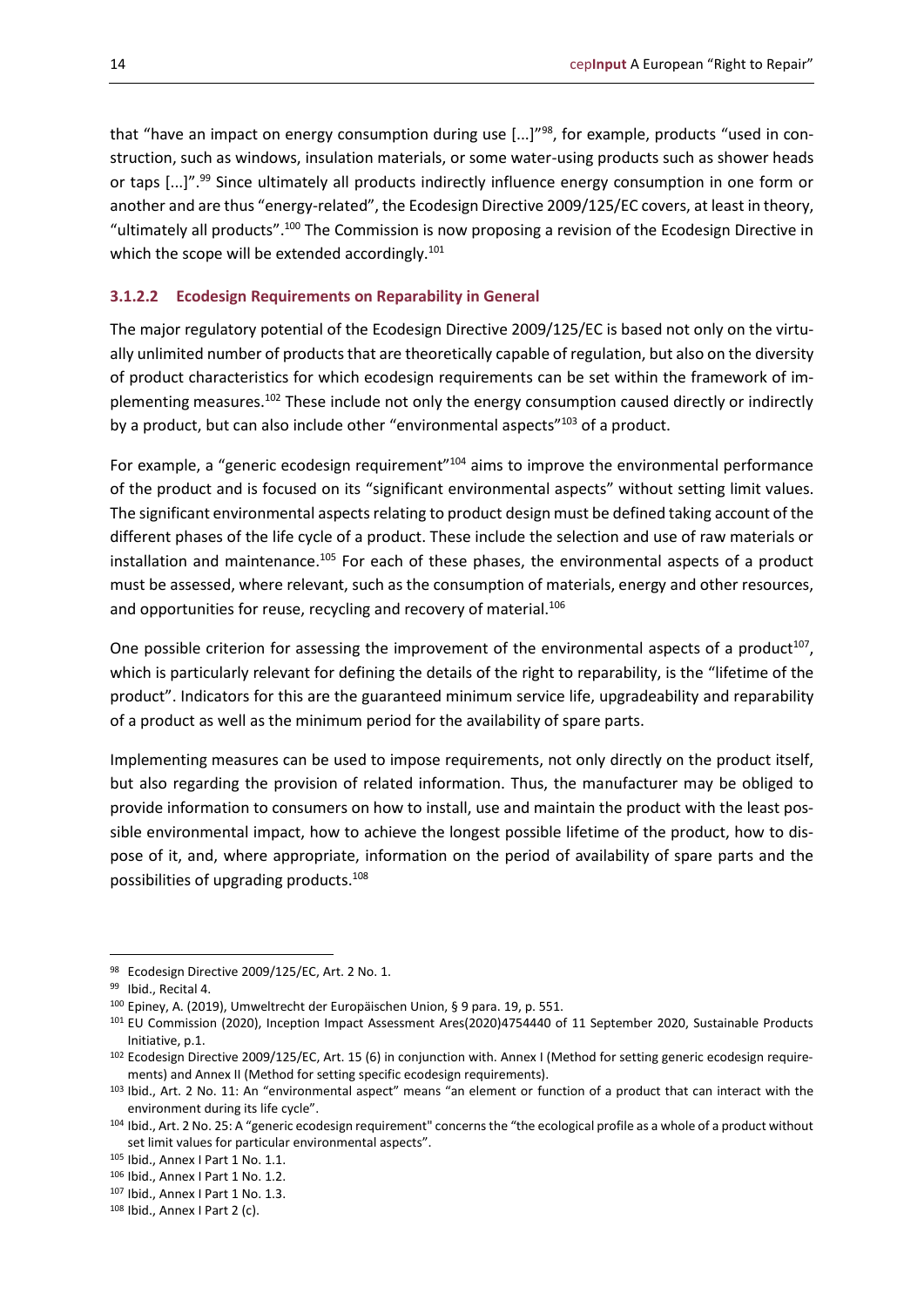#### <span id="page-14-0"></span>**3.1.2.3 Existing Ecodesign Requirements: Washing Machines Etc.**

The EU Commission has already established ecodesign requirements to promote the reparability of certain products as part of several implementing measures for the Ecodesign Directive passed in 2019. These relate to servers and data storage products<sup>109</sup>, household washing machines and dryers<sup>110</sup>, household dishwashers<sup>111</sup>, refrigerators<sup>112</sup>, computer screens<sup>113</sup> and lamps<sup>114</sup>. They include in particular **requirements**

- (1) for the **availability of spare parts**,
- (2) for **maximum delivery times of spare parts**,
- (3) for the **interchangeability of certain components** ("reparability in the narrower sense") and
- (4) for **access to repair and maintenance information**.

Thus, for example, washing machine manufacturers<sup>115</sup> must at least be able to provide "professional repairers" with certain spare parts (motors, pumps, washing drums, software, etc.), within 15 working days of receiving an order, for a minimum period of ten years after the last unit of the model has been placed on the market. The obligation of manufacturers to ensure that these spare parts can be replaced using commonly available tools and without permanent damage to the appliance is a direct requirement of the product design itself and thus an ecodesign requirement for reparability in the narrower sense. In addition, operating manuals aimed at consumers ("users") must also contain information on maintenance work that they can carry out themselves and on accessing professional repair (websites, addresses, contact details).

#### <span id="page-14-1"></span>**3.1.2.4 Future Ecodesign Requirements: Mobile Phones, Computers Etc.**

The EU Commission also wants to lay down eco-design requirements for mobile phones, tablets, computers and computer servers as part of its sustainable product policy initiative. Thus, the planned ecodesign implementing measure on computers and computer servers aims to update the energy efficiency requirements for these products, increase the reparability of computers and improve the lifetime of computers and batteries.<sup>116</sup> The planned ecodesign implementing measure on mobile phones and tablets aims to address issues such as the limited availability of the most commonly damaged

<sup>109</sup> Commission Regulation (EU) 2019/424 of 15 March 2019 laying down ecodesign requirements for servers and data storage products pursuant to Directive 2009/125/EC.

<sup>110</sup> Commission Regulation (EU) 2019/2023 of 1 October 2019 laying down ecodesign requirements for household washing machines and household washer-dryers pursuant to Directive 2009/125/EC.

<sup>111</sup> Commission Regulation (EU) 2019/2022 of 1 October 2019 laying down ecodesign requirements for household dishwashers pursuant to Directive 2009/125/EC.

<sup>112</sup> Commission Regulation (EU) 2019/2019 of 01 October 2019 laying down ecodesign requirements for refrigerating appliances pursuant to Directive 2009/125/EC.

<sup>113</sup> Commission Regulation (EU) 2019/2021 of 1 October 2019 laying down ecodesign requirements for electronic displays pursuant to Directive 2009/125/EC.

<sup>114</sup> Commission Regulation (EU) 2019/2020 of 1 October 2019 laying down ecodesign requirements for light sources and separate control gears pursuant to Directive 2009/125/EC.

<sup>115</sup> Commission Regulation (EU) 2019/2023 of 1 October 2019 laying down ecodesign requirements for household washing machines and household washer-dryers pursuant to Directive 2009/125/EC, Annex II: Ecodesign requirements, 8. Resource efficiency requirements.

<sup>116</sup> EU Commission (2018), Inception Impact Assessment Ares(2018)770780 of 9 February 2018, Ecodesign and energy labelling requirements for computers.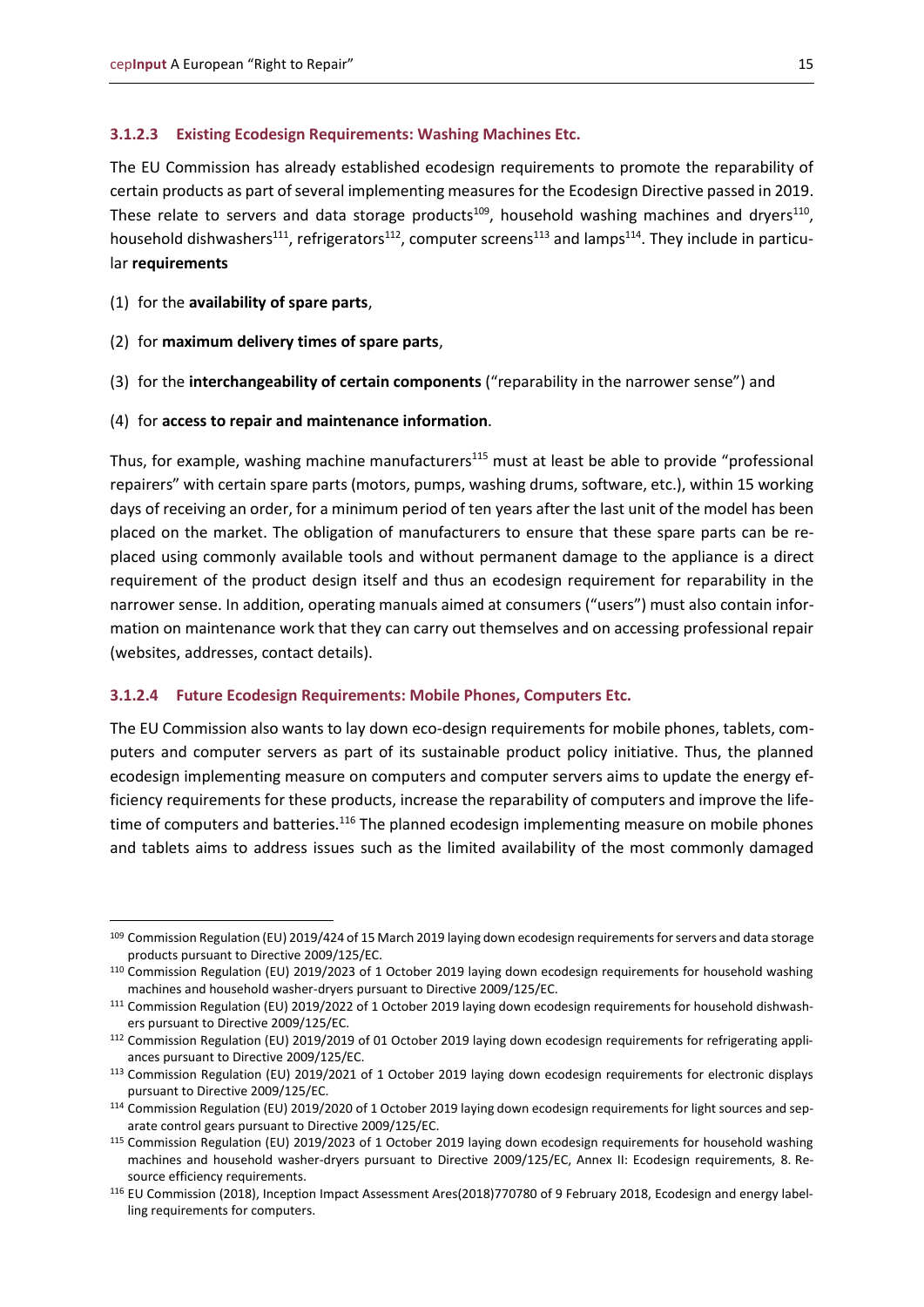spare parts and up-to-date software, the cost and ease of repair, and the decreasing battery life over time.<sup>117</sup>

#### <span id="page-15-0"></span>**3.2 Environmental Assessment**

The answer to the question of whether better reparability is desirable from an environmental perspective is likely to differ for different products or product groups. A blanket assessment is not possible. Nevertheless, the following section provides a general assessment of the advantages and disadvantages of environmental policy measures aimed at defining the details of a right to repair, in the various phases of a circular economy, from an ecological and economic perspective.

#### **Reparability in the Context of the Circular Economy**

The EU's long-term goal is a circular economy that will contribute to decoupling economic growth from resource use and to achieving climate neutrality in the coming years. Implementing a circular economy means that resources will be conserved and materials kept in the economic cycle for as long as possible. Where possible, waste should be avoided or recycled to a high standard.<sup>118</sup> The so-called circular design of products, which also includes increased reparability, in principle allows for products to be used for longer. If longer use also reduces the demand for products, this will lower material use and thus resource consumption. Furthermore, it will reduce greenhouse gas emissions. For example, if a television is used for ten years instead of five, about 600 kilograms of greenhouse gases can be saved.<sup>119</sup> A circular economy can also reduce the emission of pollutants that arise during production and are carried into the soil, air and water.<sup>120</sup>

#### **Product Design**

Product design is one of the most important starting points when it comes to increasing the reparability of products. If, instead of being glued or soldered, components are screwed together, either the product manufacturer or retailer, or even consumers themselves, will be able to carry out repairs more easily ("repair-friendly design"). This reduces both the cost and effort of getting a repair, making it an economically advantageous alternative to making a new purchase.

The immediate consequences of requiring repair-friendly design differ depending on the product. In some circumstances, products may have to be redesigned so that they retain certain properties or functions despite increased reparability – for example, that a mobile phone is still waterproof. Better reparability may also mean that more material has to be used.<sup>121</sup> Under EU waste legislation, however, waste avoidance should take priority.<sup>122</sup> This runs counter to the goal of the circular economy to use fewer resources. The Commission should examine the advantages and disadvantages of repair-friendly

<sup>117</sup> EU Commission (2020), Inception Impact Assessment Ares(2020)7893117 of 23 December 2020, Environmental impact of mobile phones and tablets.

<sup>118</sup> EU Circular Economy Action Plan (2020); see Schwind, S. / Reichert, G. (2020), Action Plan for the Circular Econom[y cep](https://www.cep.eu/en/eu-topics/details/cep/action-plan-for-the-circular-economy-ceppolicybrief-on-communication-com2020-98.html)**PolicyBrief** [5/2020.](https://www.cep.eu/en/eu-topics/details/cep/action-plan-for-the-circular-economy-ceppolicybrief-on-communication-com2020-98.html)

<sup>119</sup> Umweltbundesamt (2016), Einfluss der Nutzungsdauer von Produkten auf ihre Umweltwirkung: Schaffung einer Informationsgrundlage und Entwicklung von Strategien gegen "Obsoleszenz", Texte 11/2016.

<sup>120</sup> Schwind, S. / Reichert, G. (2021), Zero Pollution Action Plan, cep**[PolicyBrief](https://www.cep.eu/en/eu-topics/details/cep/zero-pollution-plan-ceppolicybrief-com2020-400.html)** 20/2021.

<sup>121</sup> Prendeville, S. M. / O'Connor, F. / Bocken, N. M. / Bakker, C. (2017), Uncovering ecodesign dilemmas: A path to business model innovation. Journal of cleaner production 143, p. 6.

<sup>122</sup> Waste Framework Directive 2008/98/EC, Art. 4.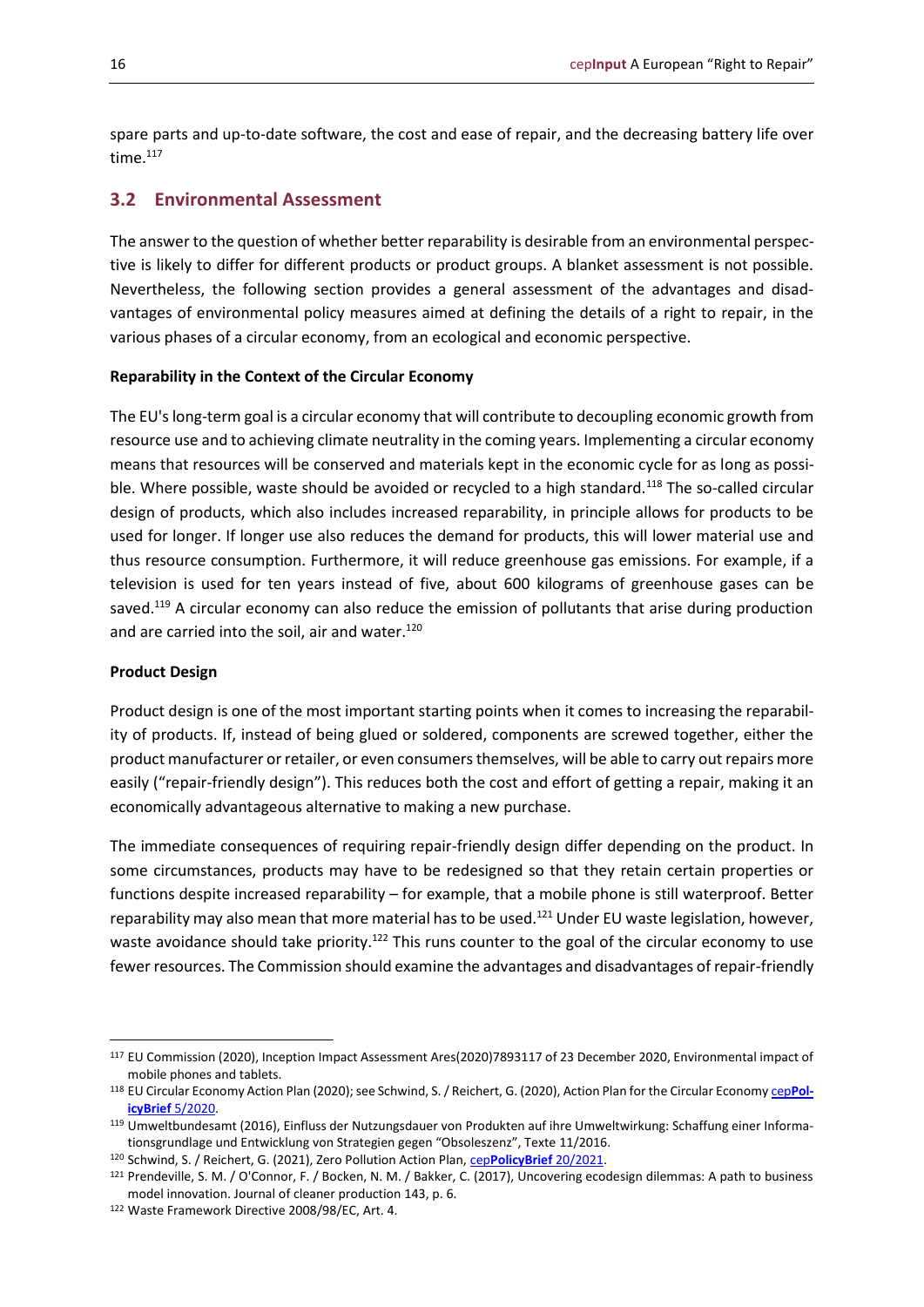design as part of a "life cycle analysis" of the respective product groups. This will allow the environmental impact of products to be evaluated, thereby indicating which options are more beneficial from an environmental point of view, so that no "environmental trade-offs" arise.

The requirements of the Ecodesign Directive apply to all products traded in the EU, regardless of where they are produced. Since this also applies to imports, there is a level playing field within the EU single market. As exports are not covered by the ecodesign requirements, there is initially no direct disadvantage for the competitiveness of European exports. However, companies do have an increased administrative burden, especially in the form of documentation and reporting obligations. Furthermore, market segmentation occurs when, in general, different products have to be designed for the EU internal market compared to other markets. There is a risk here that, in the long term, the quality of Europe as a business location may suffer.

Better reparability may extend service life and thus reduce the need for new products. However, this is only the case if consumers actually make use of their right to get repairs. Although a "right to repair" may encourage longer use of products, this will not necessarily be the result. Consumers with functional devices may nevertheless prefer a new product due to technical innovations. In such cases, easier reparability will not prevent a new purchase. Apart from product design, various factors influence a product's lifetime, including consumer use, product maintenance, technical progress, and also trends. In this regard, manufacturers aim for a technical lifespan that corresponds to the duration of the likely benefit. Accordingly, products are designed to last "as long as necessary, not as long as possible".<sup>123</sup> Thus, product design is only one element in extending a product's lifespan, which is also influenced by consumer behaviour.

#### **Use Phase**

General statements as to whether making a new purchase is ecologically preferable to the continued use of a still functioning but energy-inefficient product, are virtually impossible and depend, in principle, on the product in question. Relevant factors include the increase in energy efficiency between the old and new product, the manufacture of the new product and the actual use by the consumer. $^{124}$ Thus, longer use of washing machines is usually more advantageous from an environmental point of view. Even if technological progress and associated energy efficiency improvements are taken into account, the energy expenditure and associated greenhouse gas emissions of a five-year-old washing machine are around 40% higher than those of a 20-year-old appliance.<sup>125</sup> From an environmental perspective, only with "significantly higher" efficiency gains would it be worth switching to a newer model.<sup>126</sup> In the case of refrigerators and freezers, however, a new purchase may be worthwhile after just five years. The energy consumption incurred during production is amortised – depending on the energy efficiency of the old appliance – after only 0.7 to 2.5 years but only where it is offset against a new product with the highest energy efficiency level. Future energy efficiency improvements, however, are expected to be less pronounced, in which case, the optimal utilisation phase from an environmental point of view will also be longer.<sup>127</sup>

<sup>123</sup> Öko-Institut (2016), Fragen und Antworten zu Obsoleszenz, p. 3.

<sup>124</sup> Öko-Institut (2016), Fragen und Antworten zu Obsoleszenz, p. 12.

<sup>125</sup> Umweltbundesamt (2016)[, Elektrogeräte werden immer kürzer genutzt.](https://www.umweltbundesamt.de/presse/pressemitteilungen/elektrogeraete-werden-immer-kuerzer-genutzt)

<sup>126</sup> European Commission (2018), Durability assessment of products: analysis and testing of washing machines, Joint Research Centre, Publications Office, p. 18.

<sup>127</sup> Öko-Institut (2016), Fragen und Antworten zu Obsoleszenz, p. 12.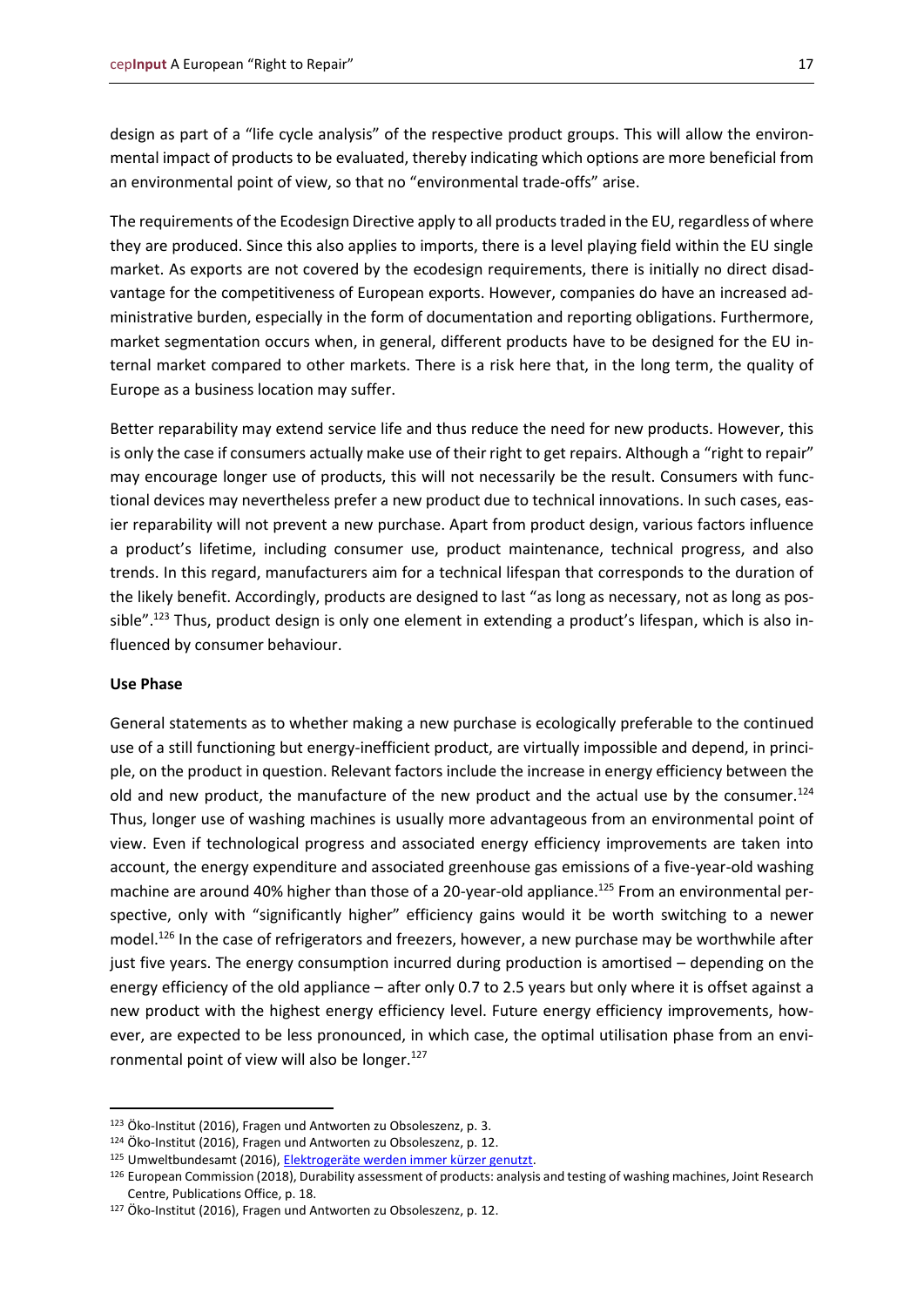However, better reparability and the resulting longer use of products could also inhibit companies' willingness to innovate and thus slow down technological progress. Not only the willingness of companies to innovate, but also the speed with which innovations spread on the market may be slowed down by a longer product life.

Companies have the opportunity to strengthen customer loyalty through more durable products and improve brand image through high quality and ease of repair. Thus, companies can strengthen socalled lock-in effects This means that repairs would only be possible at the company concerned and, if necessary, at authorised workshops, which would tie customers to the company. However, the development of a repair infrastructure is associated with costs. Spare parts sometimes have to be stored for long periods of time, and transport costs are incurred if the products to be repaired cannot be repaired on site but have to be taken to special workshops. In addition, staff have to be trained to repair not only new but also older products. Thus, there may also be an incentive for companies to design their products in such a way that they can be repaired by independent workshops. This could create a market for repairs in which case there would be no need for companies to create their own additional repair infrastructure.

If products become more durable and the product design therefore has to be changed, for example, or companies have to establish a repair infrastructure, products may become more expensive. Although almost 80% of EU citizens would like to have digital end devices that are easier to repair and, for example, in which the battery can be replaced more easily, only a third of them are willing to pay more for the increased reparability.<sup>128</sup>

#### **Waste Phase**

Another positive effect of repair-friendly design extends beyond the service life: the products are also easier to recycle. Waste electrical and electronic equipment contains various metals, such as aluminium and copper, critical raw materials and rare Earth elements.<sup>129</sup> Better reparability makes it easier to separate components and thus simplify material recovery. This supports the goal of a circular economy and ensures that materials can be reused for as long as possible.

However, if products are repaired more often or companies can also fulfil the obligation to provide replacements using refurbished products (Option  $6$ )<sup>130</sup>, they will no longer be available for recycling. This could initially impede the intended circular economy, in which high-quality recycling plays an important role. However, the EU waste hierarchy stipulates that waste should first be (1) primarily avoided, then (2) prepared for reuse, and only then (3) recycled or (4) recovered in some other way, before finally being (5) disposed of.<sup>131</sup> Consequently, before products are recycled as waste, they should first be reused through repair.

However, as a result of repair-friendly design, repairs may also be carried out by consumers themselves. In such cases, proper disposal may not always take place if consumers dispose of electrical waste in their household rubbish.

<sup>128</sup> Eurobarometer (2020), Attitudes towards the Impact of Digitalisation on Daily Lives.

 $129$  European Environment Agency (2019), Reducing loss of resources from waste management is key to strengthening the [circular economy in Europe.](https://www.eea.europa.eu/themes/waste/waste-management/reducing-loss-of-resources-from)

<sup>130</sup> See above Section 2.2.6.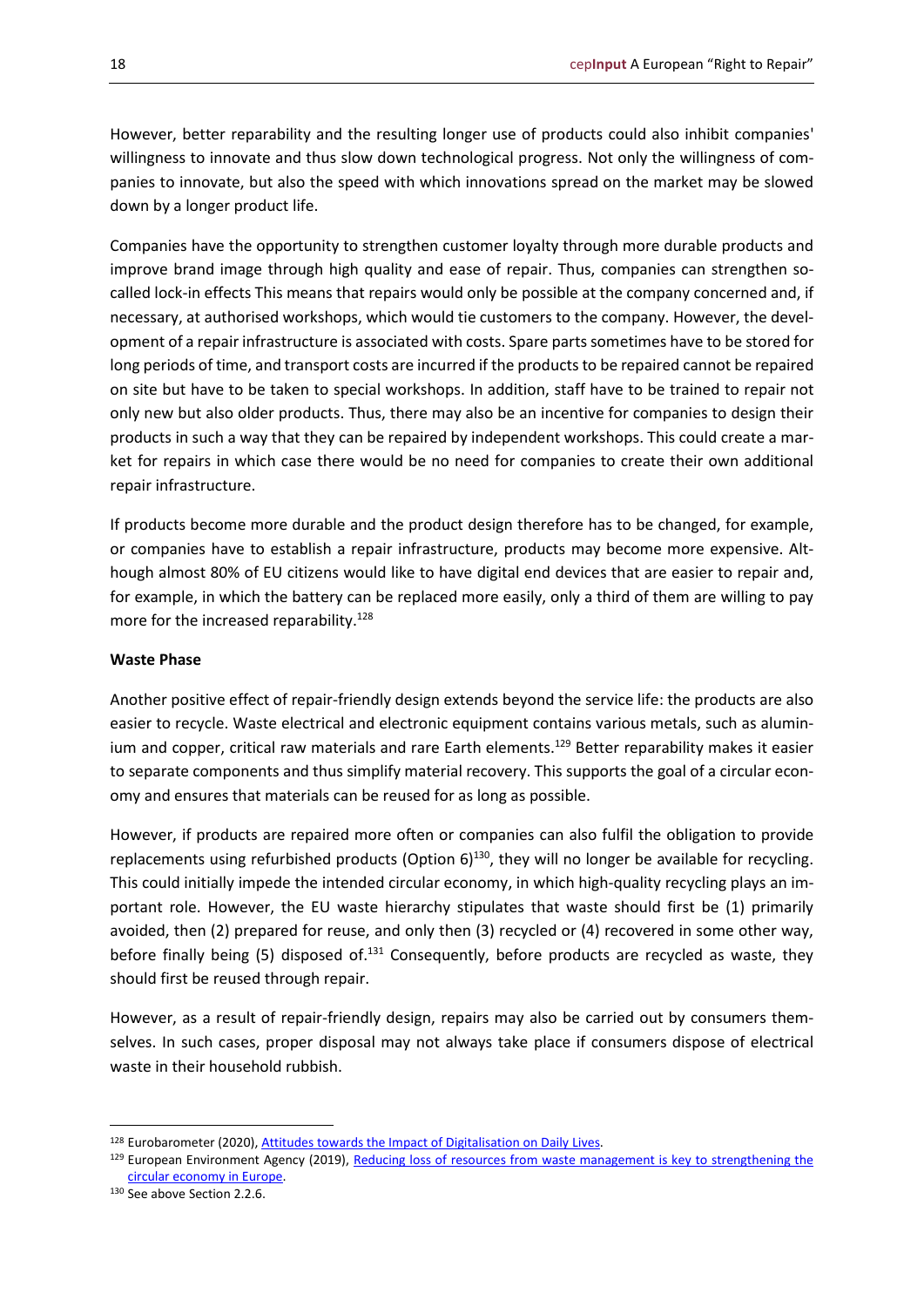#### <span id="page-18-0"></span>**3.3 Conclusion**

The answer to the question of whether better reparability is desirable from an environmental perspective varies depending on the product or product group. Better reparability can reduce material use in the long term and break the pattern of the "linear pattern of take-make-use-dispose" by way of longer life cycles. For this to happen, however, the demand for new products would actually have to fall. In addition, the environmental advantage of the longer use of a device depends on the respective product group. Thus, in certain circumstances, it may be environmentally more advantageous to replace an old product with a new, energy-efficient one. The Commission should examine which options are more advantageous from an environmental point of view, by way of a "life cycle analysis" of the respective product groups. This will ensure that "ecological trade-offs" – such as a negative environmental impact where repair-friendly design gives rise to greater use of material – are avoided. "Reparability" is a very vague term and establishing precise specifications for the relevant product groups is very complex. With this approach, it is not possible to define all the potential consequences for companies and there may therefore be unintended negative consequences. The right to repair is only one element in the realisation of a circular economy and should be supported by further – including market-based – incentives. Pricing primary raw materials can also reduce resource consumption. Pricing means that currently still costly high-quality recyclates, for example, will become an economically feasible alternative. This will also make it more attractive for companies to design their products in a more circular way – for example, by way of a more recyclable product design, repair-friendly design or also through the use of fewer materials.